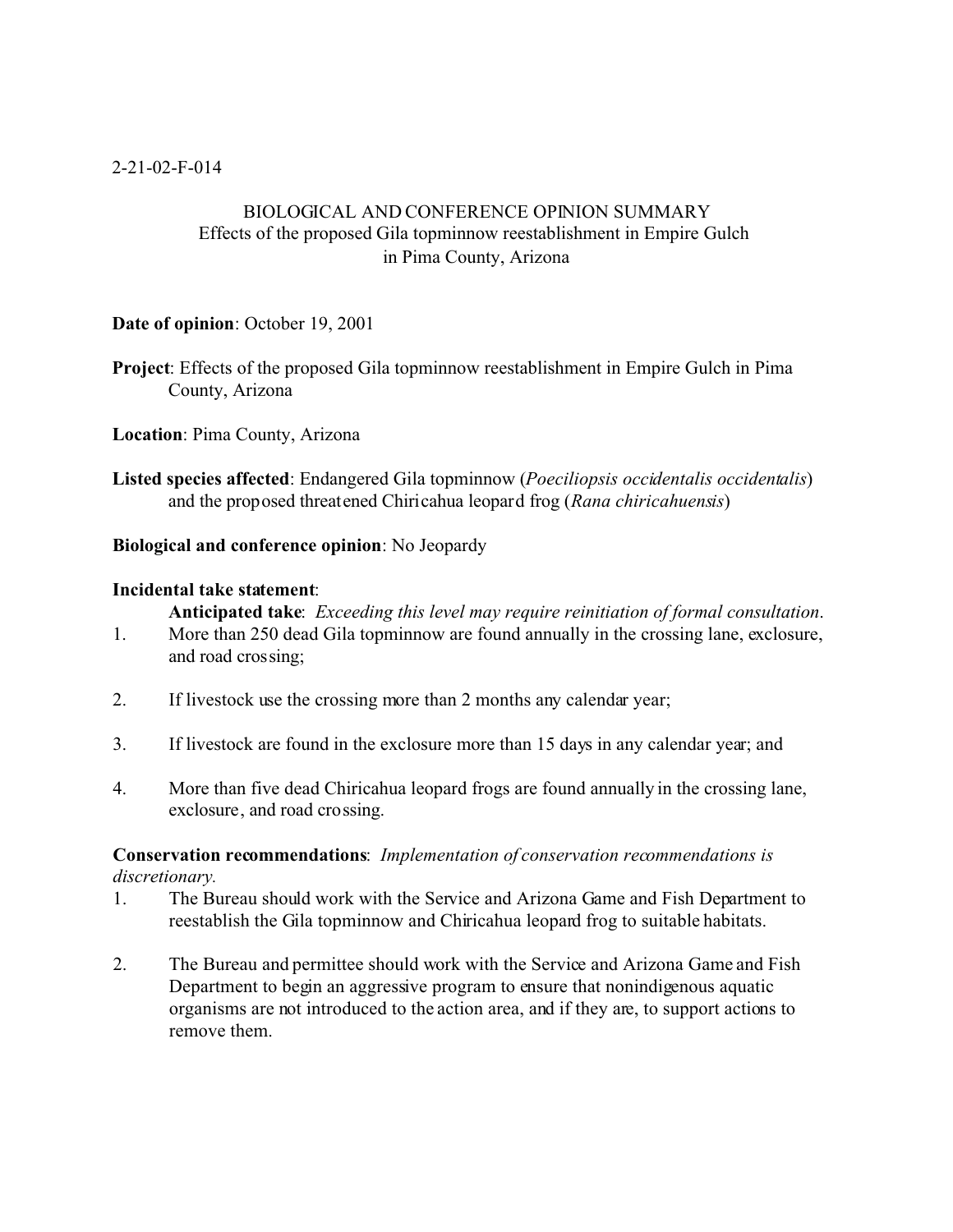# **United States Department of the Interior**

U.S. Fish and Wildlife Service 2321 West Royal Palm Road, Suite 103 Phoenix, Arizona 85021-4951 Telephone: (602) 242-0210 FAX: (602) 242-2513

In Reply Refer To: AESO/SE

2-21-02-F-014 October 19, 2001

## MEMORANDUM

To: Acting Field Manager, Tucson Field Office, Bureau of Land Management, Tucson, Arizona

From: Supervisor, Arizona Ecological Services Office

Subject: Biological Opinion, Gila topminnow reestablishment in Empire Gulch

This document transmits the U.S. Fish and Wildlife Service's (Service) biological and conference opinions based on the Service's review of the proposed fish community reestablishment at Empire Gulch, on the Las Cienegas National Conservation Area (File No. 1999-16307-RJD) in Pima County, Arizona, and its effects on the proposed threatened Chiricahua leopard frog (*Rana chiricahuensis*) and the endangered Gila topminnow (*Poeciliopsis occidentalis occidentalis*) in accordance with section 7 of the Endangered Species Act of 1973, as amended (16 U.S.C. 1531 *et seq.*). Your October 5, 2001, request for formal consultation was received on October 9, 2001.

A telephone conversation with Jeff Simms of your office (October 11, 2001), confirmed that the proposed fencing would be done outside of the southwestern willow flycatcher (*Empidonax traillii extimus*) breeding season. The Bureau of Land Management (Bureau) determined the project would not affect the southwestern willow flycatcher. Our policy is that we do not comment on agency "no effect" determinations unless we believe the action would adversely affect a listed species or its critical habitat, in which case the Service would request that the agency enter into formal consultation on the species adversely affected [50 CFR 402.14(a)]. Information available to us does not warrant such a request in this instance. However, we recommend that the Bureau maintain a complete administrative record documenting the decision process and supporting information for "no effect" determinations.

These biological and conference opinions are based on information provided in the October 2001 biological assessments, the environmental assessment, information provided by the Bureau, telephone conversations, meetings, field investigations, and other sources of information. A complete administrative record of this consultation is on file in this office. We have assigned log number 2-21-02-F-014 to this consultation. Please refer to that number in future correspondence on this consultation.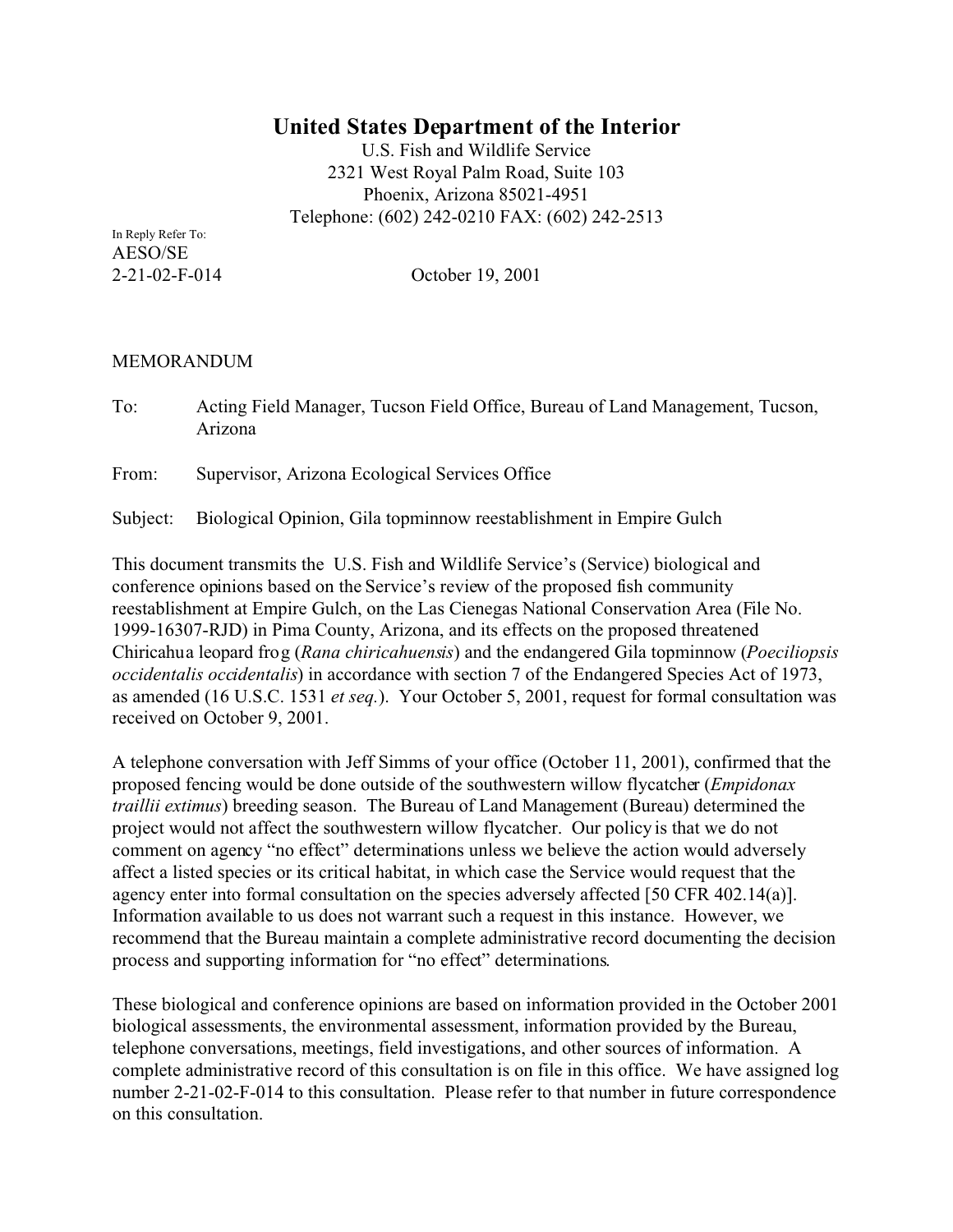#### **BIOLOGICAL AND CONFERENCE OPINIONS**

#### **DESCRIPTION OF THE PROPOSED ACTION**

The Tucson Field Office of the Bureau, in coordination with the Arizona Game and Fish Department (Department) and the Service, proposes to reestablish populations of Gila topminnow and longfin dace in Empire Spring and Gulch. The spring is in the upper portion of Empire Gulch, a tributary to Cienega Creek, which contains the source populations for the action. The project area is in the Las Cienegas National Conservation Area (NCA) north of Sonoita, Pima County, Arizona. The project area is located just to the northeast of the Empire Ranch complex (T.19S., R.17E., Sec. 17, NW1/4). The project proposal consists of establishing a fish community in Empire Gulch by moving up to 3,000 Gila topminnow and 1,000 longfin dace (*Agosia chrysogaster*) from Cienega Creek into Empire Gulch over a 3-year period. The initial stocking will be about 1,000 topminnow and 500 longfin dace, and is planned for October 2001. Over each of the next 2 years, about 1,000 additional topminnow and 500 longfin dace would be added to Empire Gulch (2002 and 2003), creating a small fish community which replicates the Cienega Creek genetic lineages. Fish will come from Cienega Creek near its confluence with Mattie Canyon, approximately 10 miles away from upper Empire Gulch. The Arizona Game and Fish Department and U.S. Fish and Wildlife Service will be responsible for collecting and moving native fish with the assistance of the Bureau.

To protect additional aquatic habitat along Empire Gulch, a crossing lane and exclosure will be created at the east boundary of the existing livestock exclosure (Karen's pasture). The lane would be about 60 feet long and 200 feet wide. A wing extending about 400 feet would run from the north east corner of the lane. This would funnel cattle going from the North Pasture area into the Orchard pasture and include a small area of aquatic habitat. Livestock would use the Orchard pasture and crossing in the fall only (October and November), when calves and mother cows are being separated as part of the shipping process. A new livestock exclosure extending from the eastern boundary of the new lane would run downstream about 2,400 ft. The existing exclosure is about 3,300 feet. This new exclosure would extend more than 2,000 feet beyond the furthest extent of current surface water at base flow. All fencing will meet Bureau standards and include wildlife friendly features. The crossing lane will be closed to livestock 10 months of the year.

The goal of the project is to create a self-sustaining population of each fish species while protecting the existing Chiricahua leopard frog population. In the case of fish population failure, the Bureau, Department, and Service will jointly determine whether the site is suitable for continuing reestablishment efforts of Gila topminnow or longfin dace. Biannual monitoring of reestablished fish populations to determine stocking success and evaluate the success of the project will be conducted as a cooperative effort between the Bureau and Department.

Recreational activities will continue to occur in the area, such activities include picnicking, hunting, and hiking. Empire Gulch has a small parking area and a well used hiking trail located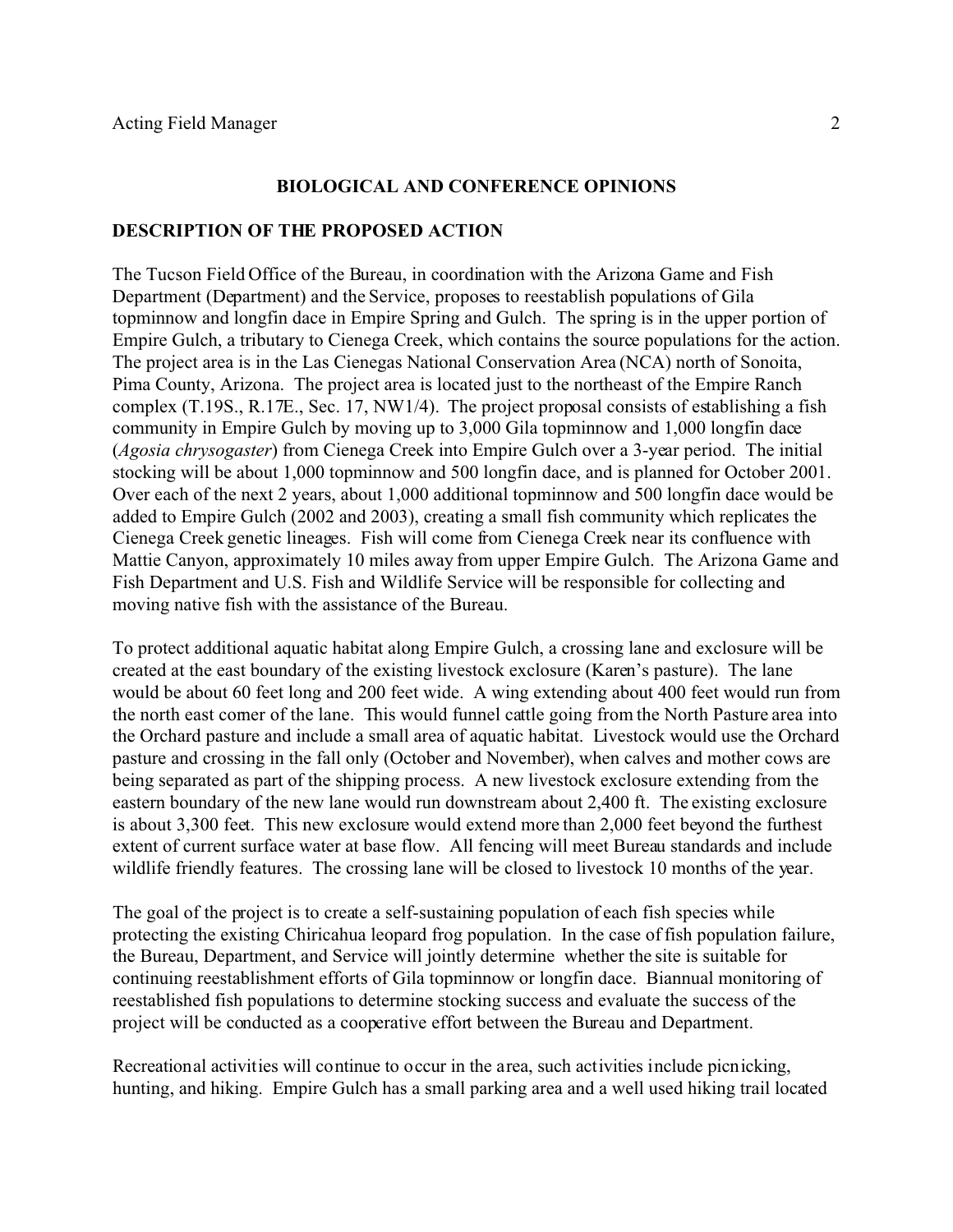in the floodplain on the south side of the channel. This hiking trail may be realigned or used in the future for environmental interpretation. Parking and other amenities will stay in the floodplain and in the same location.

There is a single road crossing of Empire Gulch which protects surface water from contact with vehicles. The crossing is a cement slab with a channel through it that shunts base flows under a cast iron grate. The crossing has been in operation since 1996 without the need for maintenance. However, it is likely that the channel will need to be cleaned. It is also likely that approaches may need to be repaired following any large flood events and that aggradation of sediments in the stream will require the addition of a cement layer to raise the crossing to the new base level in the distant future.

All other uses of Bureau managed lands in the basin may be modified by implementation of the Las Cienegas Resource Management Plan and Environmental Impact Statement upon a final Record of Decision. A separate biological evaluation is being prepared for formal conference and consultation with the Service on this plan. The time-frame of this proposed action is considered to be until the end of 2003, or until consultation is completed on the Resource Management Plan.

The Bureau has included conservation measures as part of the proposed action. The following actions are designed to minimize mortality and handling stress to the Gila topminnow (and longfin dace):

1) fish will be held in aerated tanks and released after temperature acclimation at the new location in order to reduce mortality from handling and transportation stress;

2) fish identification to species will be conducted by using viewing receptacles filled with water instead of "in hand";

3) fish collected by seine should not be "beached" but rather "bagged" and left in the water and dipped out as necessary; and

4) collection of fish will be conducted by experienced fishery biologists.

Contamination of the new site with nonindigenous species will be avoided with the following measures:

1) fish will be carefully inspected and counted. Topminnow will be double screened for the presence of nonindigenous species such as mosquitofish (*Gambusia affinis)*, which are similar in appearance but are effective predators on topminnow;

2) fish with visible signs of disease or parasites will be culled from the stock to be transplanted and returned to their source; and

3) exclosures will be monitored by Bureau staff (park ranger) for trespass livestock and livestock promptly removed by the permittee.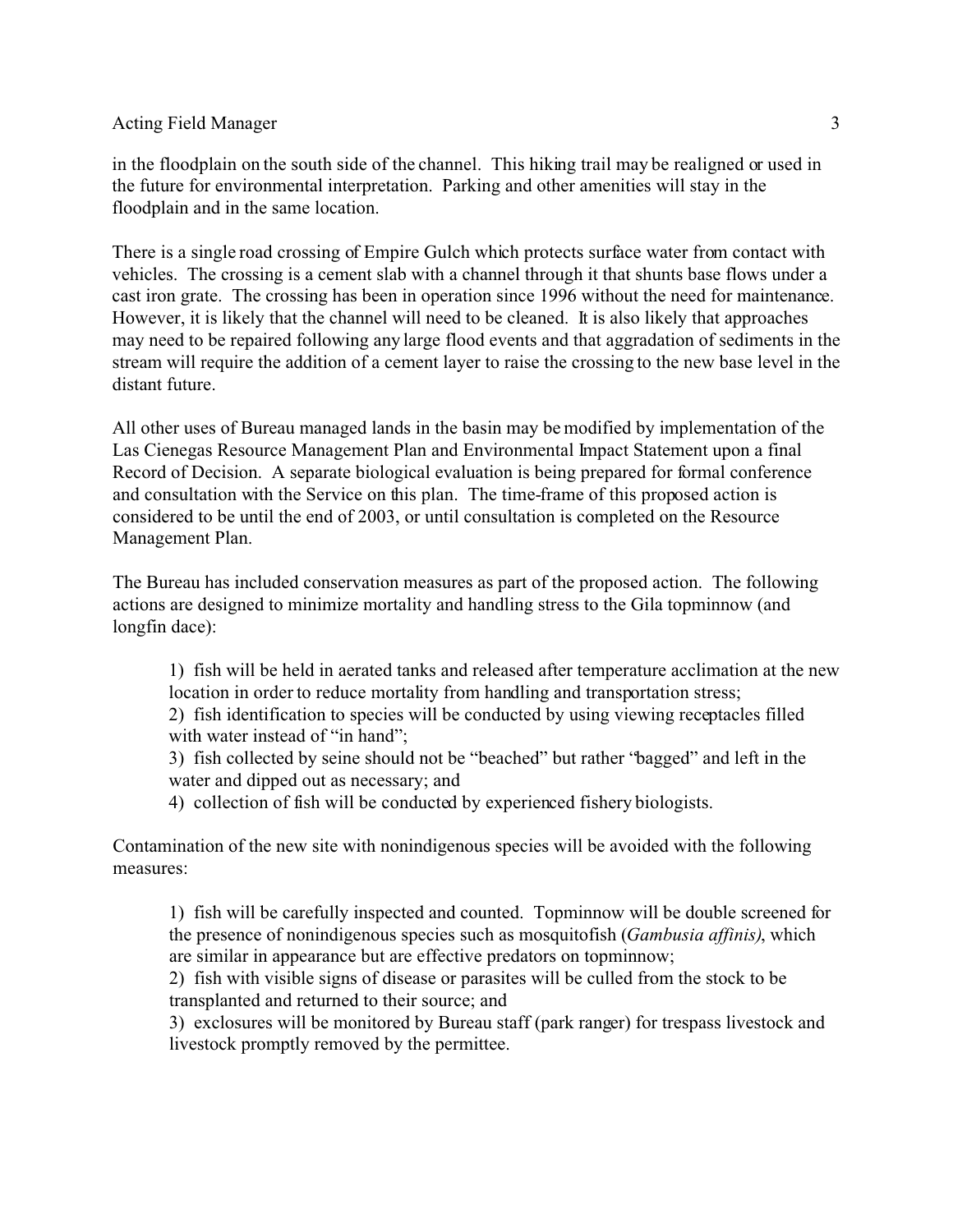The following measures will limit or even prevent fish mortalities from road crossing repair activities and fence construction and maintenance:

1) the area that will be repaired will have topminnow removed from an area delineated with  $1/8$ " block nets;

2) a biologist will be on site for all work involving aquatic habitat;

3) the grated channel that passes surface water through the concrete low water road crossing will be cleaned with hand tools with care not to injure fish or leopard frogs using the channel;

4) gravel will be used to plate the livestock crossing to minimize erosion and protect cattle from getting mired in deep mud;

5) all gravel used for the livestock crossing lane will be from a clean source and placed after nets that block off the area have been set (if water is present) and fish, leopard frogs and tadpoles have been removed;

6) surface water will be diverted away from areas where forms are built and cement is being poured;

7) vehicles with fencing supplies will be kept away from surface water and cross fencing will be built by hand.

Monitoring of fish and aquatic habitat to identify factors related to the success and failure of the newly established population will occur in the spring and fall. Some of the factors that may be investigated are:

- Size of the founding population
- Temperature regime of higher elevation sites
- Hydraulic character of the channel
- Availability of open water
- Dissolved oxygen content of the water
- Environmental contaminants
- Number of predacious insects at time of stocking
- Handling stress and delayed mortality
- Temperature or pH shock upon release
- Presence of nonindigenous aquatic organisms
- ! Habitat size minima and other conditions during drought

Factors for monitoring will be determined jointly by the Bureau, Service, and Department. Those factors chosen will be measured using standard methods and analysis.

# **STATUS OF THE SPECIES** (**range-wide)**

# **Chiricahua leopard frog**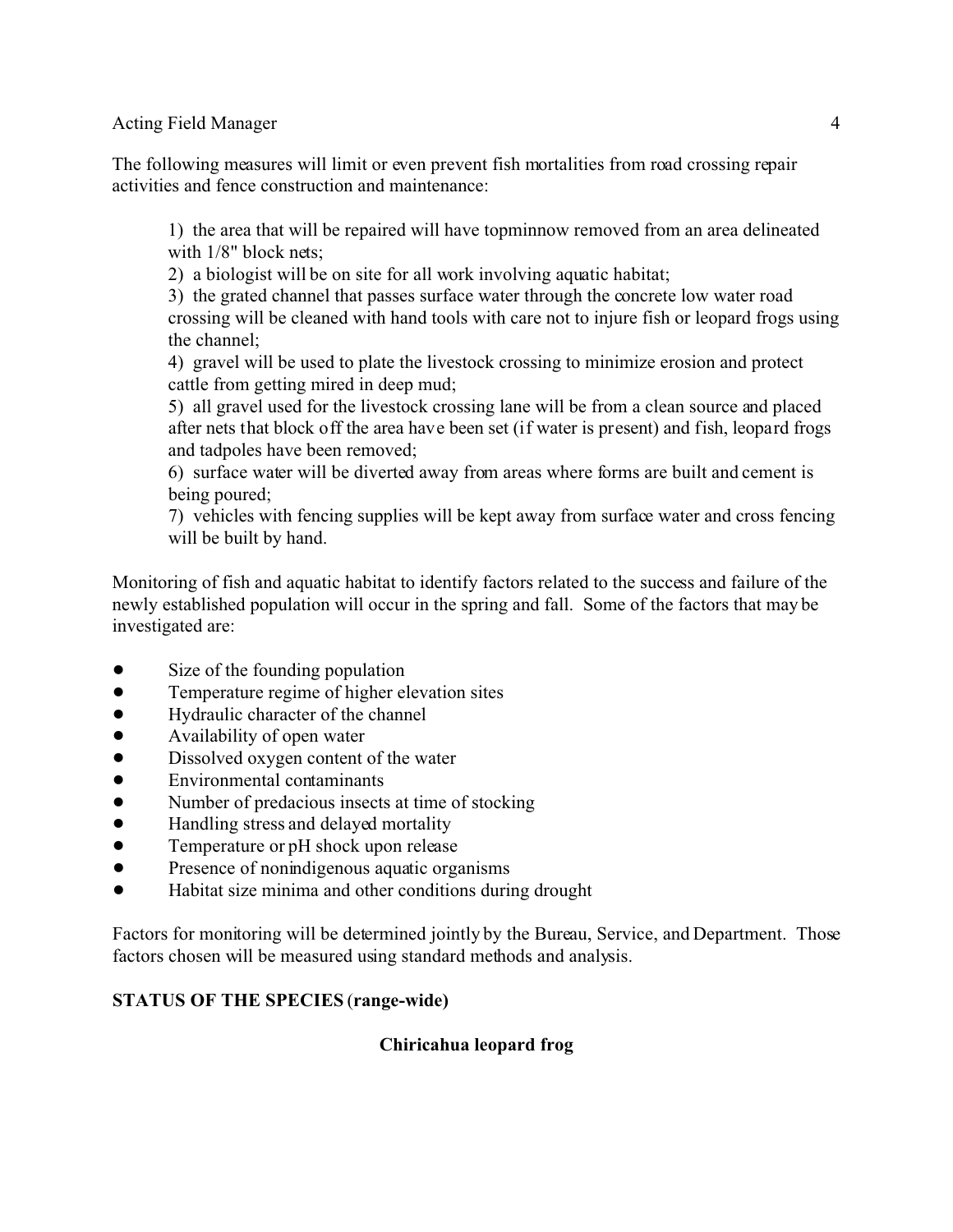The Chiricahua leopard frog was proposed for listing as a threatened species without critical habitat on June 14, 2000 (USFWS 2000). This species is distinguished from other members of the *Rana pipiens* complex by a combination of characters, including a distinctive pattern on the rear of the thigh consisting of small, raised, cream-colored spots, or tubercles, on a dark background; dorsolateral folds that are interrupted and deflected medially; stocky body proportions; relatively rough skin on the back and sides; and often green coloration on the head and back (Platz and Mecham 1979). The species also has a distinctive call consisting of a relatively long snore of 1 to 2 seconds in duration (Davidson 1996, Platz and Mecham 1979).

The Chiricahua leopard frog is an inhabitant of cienegas, pools, livestock tanks, lakes, reservoirs, streams, and rivers at elevations of 3,281 to 8,890 feet in central and southeastern Arizona; westcentral and southwestern New Mexico; and in Mexico, northern Sonora, and the Sierra Madre Occidental of Chihuahua, northern Durango and northern Sinaloa (Platz and Mecham 1984, Degenhardt et al. 1996, Sredl et al. 1997). In New Mexico, of sites occupied by Chiricahua leopard frogs from 1994-1999, 67 percent were creeks or rivers, 17 percent were springs or spring runs, and 12 percent were stock tanks (Painter 2000). In Arizona, slightly more than half of known historic localities are natural lotic systems, a little less than half are stock tanks, and the remainder are lakes and reservoirs (Sredl et al. 1997). Sixty-three percent of extant populations in Arizona occupy stock tanks (Sredl and Saylor 1998).

Populations on the Mogollon Rim are disjunct from those in southeastern Arizona. Additional work is needed to clarify the genetic relationship among Chiricahua leopard frog populations.

Die-offs of Chiricahua leopard frogs were first noted in former habitats of the Tarahumara frog *(Rana tarahumarae*) in Arizona at Sycamore Canyon in the Pajarito Mountains (1974) and Gardner Canyon in the Santa Rita Mountains (1977-78)(Hale and May 1983). During extensive surveys from 1995-2000, Chiricahua leopard frogs were observed at 60 localities in Arizona (Rosen et al. 1996, Sredl et al. 1997, Service files). In New Mexico, the species was found at 41 sites from 1994 to 1999; 8 of 31 of those were verified extant during 1998 to 1999 (Painter 2000). During May to August 2000, the Chiricahua leopard frog was found extant at only 8 of 34 sites where the species occurred in New Mexico during 1994 to 1999 (C. Painter, pers. comm., 2000). The species has been extirpated from about 75 percent of its historic localities in Arizona and New Mexico. The status of the species in Mexico is unknown.

Based on Painter (2000) and the latest information for Arizona, the species is still extant in all major drainages in Arizona and New Mexico where it occurred historically; however, it has not been found recently in many rivers, valleys, and mountain ranges. In many of these regions, Chiricahua leopard frogs were not found for a decade or more despite repeated surveys. Recent surveys suggest the species may have recently disappeared from some major drainages in New Mexico (C. Painter, pers. comm., 2000).

Threats to this species include predation by nonindigenous organisms, especially bullfrogs, (*Rana catesbeiana*) fish, and crayfish; (*Orconectes virilis*) disease; drought; floods; degradation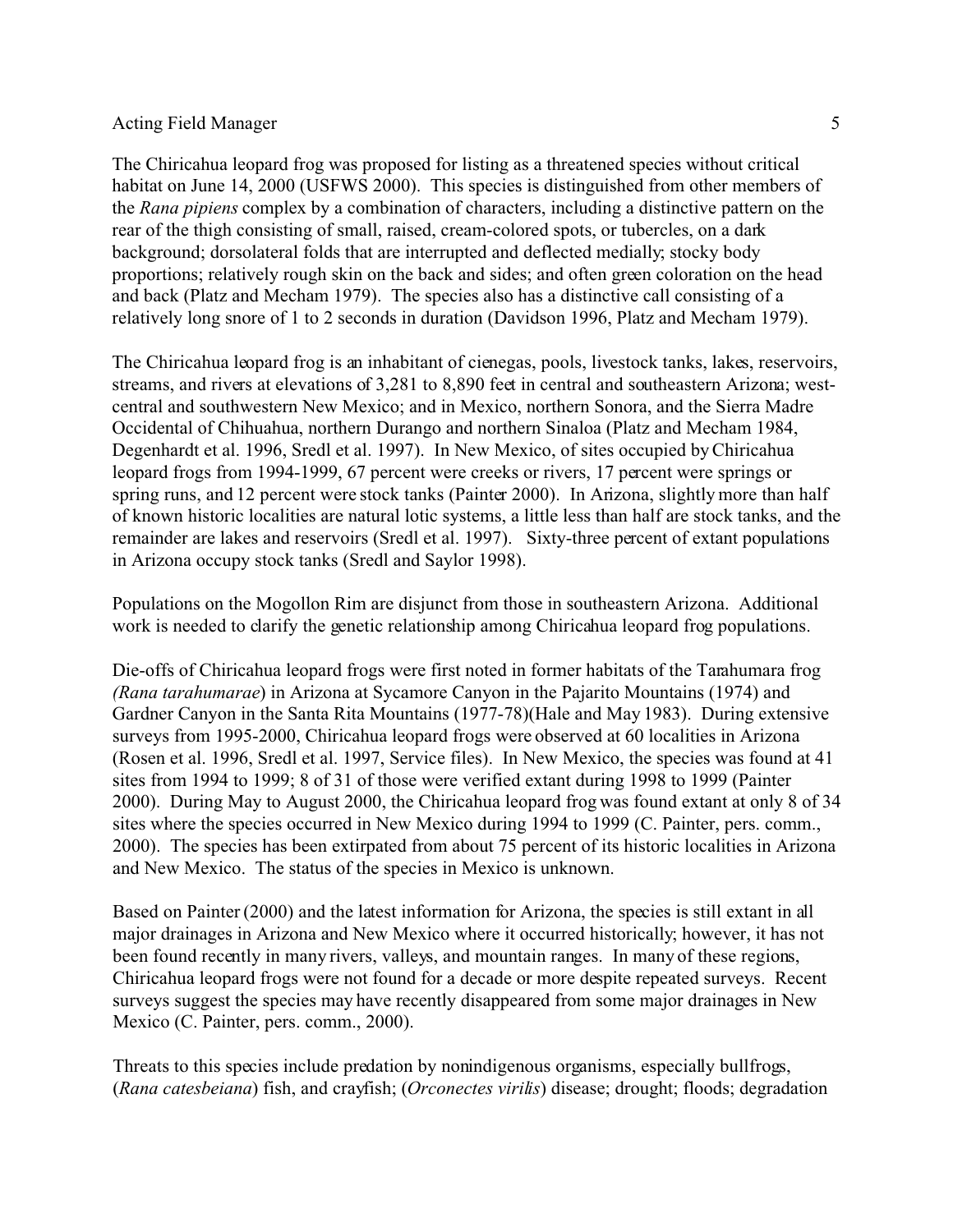and destruction of habitat; water diversions and groundwater pumping; disruption of metapopulation dynamics; increased chance of extirpation or extinction resulting from small numbers of populations and individuals; and environmental contamination. Numerous studies indicate that declines and extirpations of Chiricahua leopard frogs are at least in part caused by predation and possibly competition by nonindigenous organisms, including fish in the family Centrarchidae (*Micropterus* spp., *Lepomis* spp.), bullfrogs (*Rana catesbeiana*), tiger salamanders (*Ambystoma tigrinum mavortium*), crayfish (*Orconectes virilis* and possibly others), and several other species of fish (Clarkson and Rorabaugh 1989, Sredl and Howland 1994, Fernandez and Bagnara 1995, Rosen et al. 1994, 1996, Snyder et al. 1996, Fernandez and Rosen 1998). Sredl and Howland (1994) noted that Chiricahua leopard frogs were nearly always absent from sites supporting bullfrogs and nonindigenous predatory fish.

Recent evidence suggests a chytridiomycete skin fungi is responsible for observed declines of frogs, toads, and salamanders in portions of Central America (Panama and Costa Rica), South America (Atlantic coast of Brazil, Ecuador, and Uruguay), Australia (eastern and western States), New Zealand (South Island), Europe (Spain and Germany), Africa (South Africa, "western Africa," and Kenya), Mexico (Sonora), and United States (8 States)(Berger et al. 1998, S. Hale pers. comm. 2000, Longcore et al. 1999, Speare and Berger 2000). Ninety-four species of amphibians have been diagnosed as infected with the chytrid *Batrachochytrium dendrobatidis*. In Arizona, chytrid infections have been reported from four populations of Chiricahua leopard frogs (M. Sredl, pers. comm., 2000), as well as populations of Rio Grande leopard frog (*Rana berlandieri*), Plains leopard frog (*Rana blairi*), lowland leopard frog (*Rana yavapaiensis*), Tarahumara frog (*Rana tarahumarae*), canyon treefrog (*Hyla arenicolor*), and Sonora tiger salamander (*Ambystoma tigrinum stebbinsi*)(Morell 1999, Davidson et al. 2000, S. Hale pers. comm., 2000, Sredl and Caldwell 2000). The proximal cause of extinctions of two species, the Australian gastric brooding frogs and the golden toad (*Bufo periglenes*) in Costa Rica, was likely chytridiomycosis.

The origin of the disease is unknown, but epizootiological data from Central America and Australia (high mortality rates, wave-like spread of declines, wide host range) suggest introduction of the disease into naive populations and the disease subsequently becoming enzootic in some areas. Alternatively, the fungus may be a widespread organism that has emerged as a pathogen because of either higher virulence or an increased host susceptibility caused by other factors such as environmental changes (Berger et al. 1998), including global climate change (Pounds and Crump 1994, Daszak 2000). If it is a new introduction, its rapid colonization could be attributable to humans. The fungus does not have an airborne spore, so it must spread via other means. Chytrids could also be spread by tourists or fieldworkers sampling aquatic habitats (Halliday 1998). The fungus can exist in water or mud and thus could be spread by wet or muddy boots, vehicles, cattle, and other animals moving among aquatic sites, or during scientific sampling of fish, amphibians, or other aquatic organisms. The Service and Department are employing preventive measures to ensure the disease is not spread by aquatic sampling. Additional information about the Chiricahua leopard frog can be found in Sredl et al. (1997),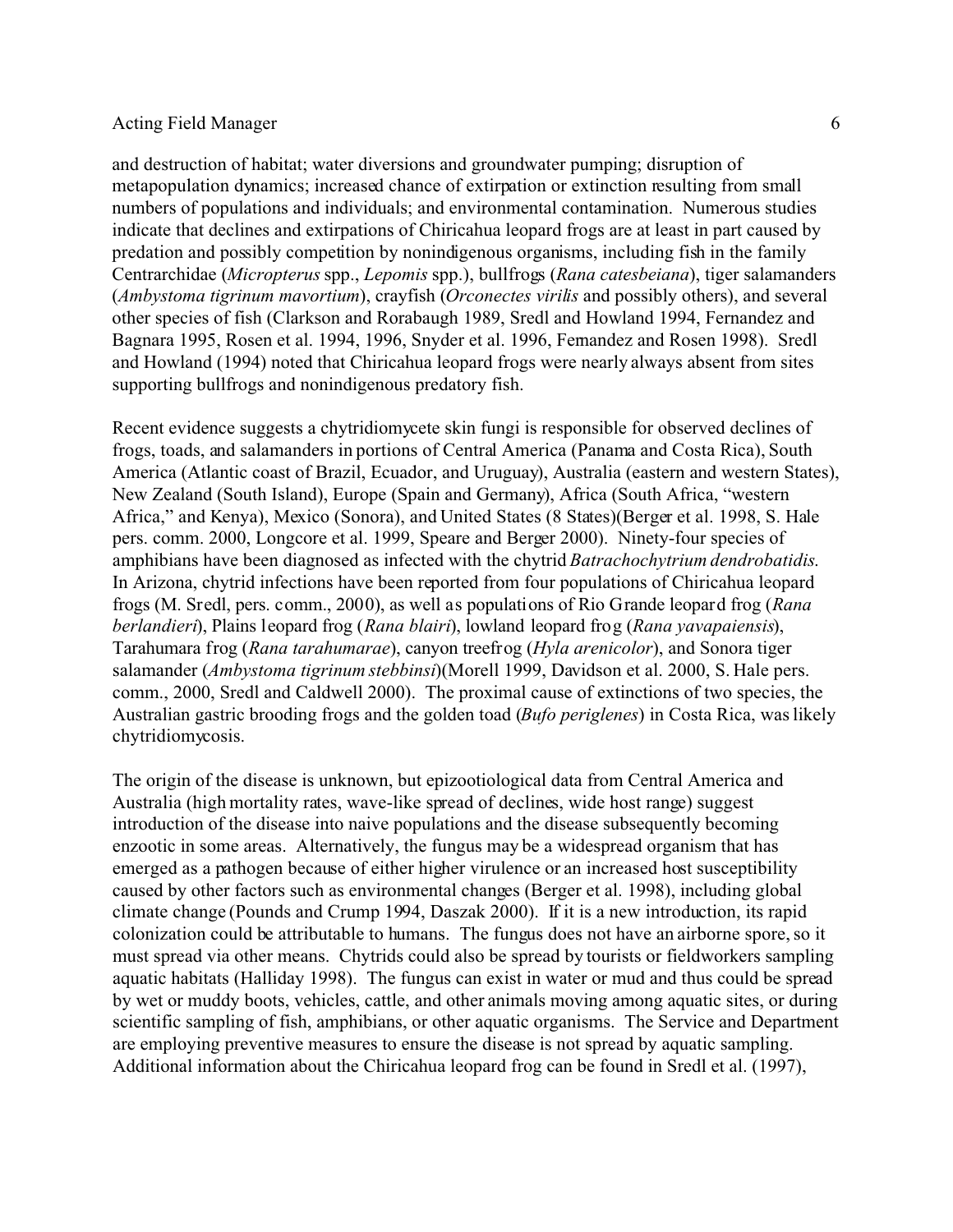Jennings (1995), Degenhardt et al. (1996), Rosen et al. (1994, 1996), Sredl and Howland (1994), Platz and Mecham (1979, 1984), and Painter (2000).

### **Gila topminnow**

The Gila topminnow was listed as endangered in 1967 without critical habitat (USFWS 1967). The reasons for decline of this fish include past dewatering of rivers, springs and marshlands, impoundment, channelization, diversion, regulation of flow, land management practices that promote erosion and arroyo formation, and the introduction of predacious and competing nonindigenous fishes (Miller 1961, Minckley 1985). Life history information can be found in the 1984 recovery plan (USFWS 1984), the draft revised Gila topminnow recovery plan (Weedman 1999), and references cited in the plans.

Gila topminnow was listed in 1967 as *Poeciliopsis occidentalis*. The species was later revised to include two subspecies, *P. o. occidentalis* and *P. o. sonoriensis* (Minckley 1969, 1973). *P. o. occidentalis* is known as the Gila topminnow, and *P. o. sonoriensis* is known as the Yaqui topminnow. *Poeciliopsis occidentalis*, including both subspecies, are collectively known as the Sonoran topminnow. Both subspecies are protected under the ESA. Recent information presented by Minckley (1999), considers the two subspecies to be separate species, *P. occidentalis* and *P. sonoriensis*. Regardless of their taxonomy, both species or subspecies are protected under the Act.

Gila topminnow are highly vulnerable to adverse effects from nonindigenous aquatic species (Johnson and Hubbs 1989). Predation and competition from nonindigenous fishes have been a major factor in their decline and continue to be a major threat to the remaining populations (Meffe et al. 1983, Meffe 1985, Brooks 1986, Marsh and Minckley 1990, Stefferud and Stefferud 1994, Weedman and Young 1997). The native fish fauna of the Gila basin and of the Colorado basin overall, was naturally depauperate and contained few fish that were predatory on or competitive with Gila topminnow (Carlson and Muth 1989). With the introduction of many predatory and competitive nonindigenous fish, frogs, crayfish, and other species, Gila topminnow could no longer survive in many of their former habitats, or the small pieces of those habitats that had not been lost to human alteration. Both large (Bestgen and Propst 1989) and small (Meffe et al. 1983) nonindigenous fish cause problems for Gila topminnow as can nonindigenous crayfish (Fernandez and Rosen 1996) and bullfrogs.

Historically, the Gila topminnow was abundant in the Gila River drainage and was one of the most common fishes of the Colorado River basin, particularly in the Santa Cruz system (Hubbs and Miller 1941). This has been reduced to only 15 naturally occurring populations. Presently, only 12 of the 15 recent natural Gila topminnow populations are considered extant (Table 1) (Weedman and Young 1997). Only three (Cienega Creek, Monkey Spring, and Cottonwood Spring) have no nonindigenous fish present and therefore can be considered secure from nonindigenous fish threats. There have been at least 175 wild sites stocked with Gila topminnow, however, topminnow persist at only 17 of these localities. Of the 17, 1 site is outside topminnow historic range and 4 now contain nonindigenous fish (Weedman and Young 1997).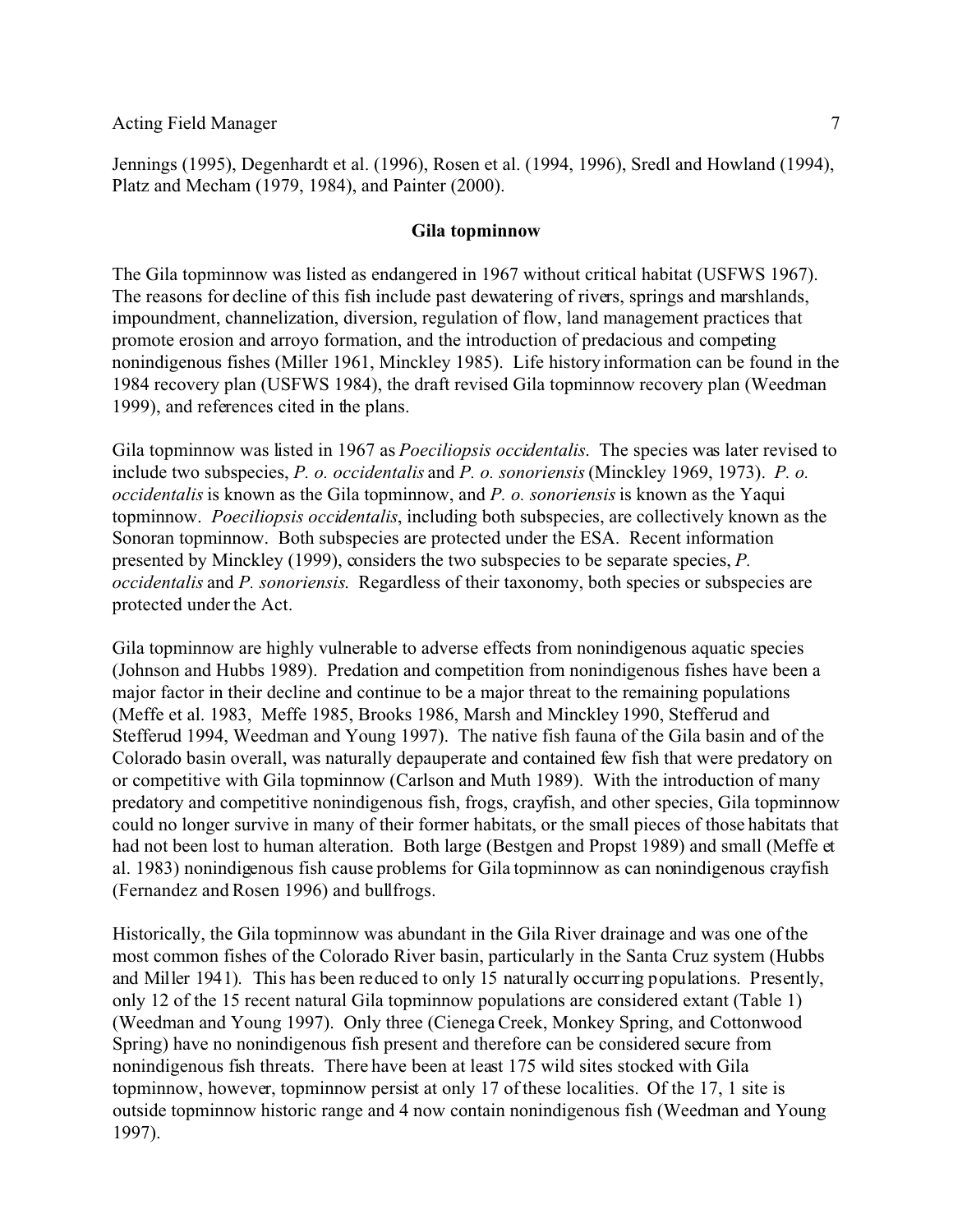The Sonoran Topminnow Recovery Plan (USFWS 1984) established criteria for down- and delisting. Criteria for down-listing were met for a short period. However, due to concerns regarding the status of several populations, down-listing was delayed. Subsequently, the number of reestablished populations dropped below that required for down-listing, where it has remained. A draft revised recovery plan for the Gila topminnow is available (Weedman 1999). The plan's short-term goal is to prevent extirpation of the species from its natural range in the U.S. and reestablish it into suitable habitat within historic range. Downlisting criteria require a minimum of 82 reestablished populations, some of which must persist at least 10 years.

The status of the species is poor and declining. Gila topminnow has gone from being one of the most common fishes of the Gila basin to one that exists at less than 30 localities (12 natural and 17 stocked). Many of these localities are small and highly threatened, and topminnow has not been found in some recent surveys at some.

## **ENVIRONMENTAL BASELINE**

The environmental baseline includes past and present impacts of all Federal, State, or private actions in the action area; the anticipated impacts of all proposed Federal actions in the action area that have undergone formal or early section 7 consultation; and the impact of State and private actions which are contemporaneous with the consultation process. The environmental baseline defines the current status of the species and its habitat in the action area to provide a platform to assess the effects of the action now under consultation.

Most land in the area is owned by the Arizona State Land Department and the Bureau. Several Bureau actions at Las Cienegas NCA have undergone section 7 consultation. The Cienega Creek diversion flood damage emergency (2-21-90-F-196) underwent formal consultation in 1990. The Cienega Creek permanent canal control structure was consulted on in 1991 (2-21-91-F-160). The Cienega Creek headcut repair and fencing completed consultation in 1994 (2-21-93-F-430). Cienega Creek interim grazing plan was consulted on in 1994 (2-21-95-F-177). Finally, the Cienega Creek stream restoration project was formally consulted on in 1998 (2-21-98-F-430). Several of the formal consultations have been reinitiated, and there have also been several informal consultations. The August 2001 draft Las Cienegas Resource Management Plan and Environmental Impact Statement is out for public comment now. The Bureau expects to request formal consultation and conference on the Plan soon.

The Bureau holds the grazing lease for State Trust Lands in the area. Grazing on the State Trust Land and Bureau land is managed as one grazing allotment. Because of this, most actions associated with grazing on the allotment could be subject to section 7 consultation. There are no non-federal actions that are likely to occur that would impact the proposed project or the immediate action area.

#### **Status of the species within the action area**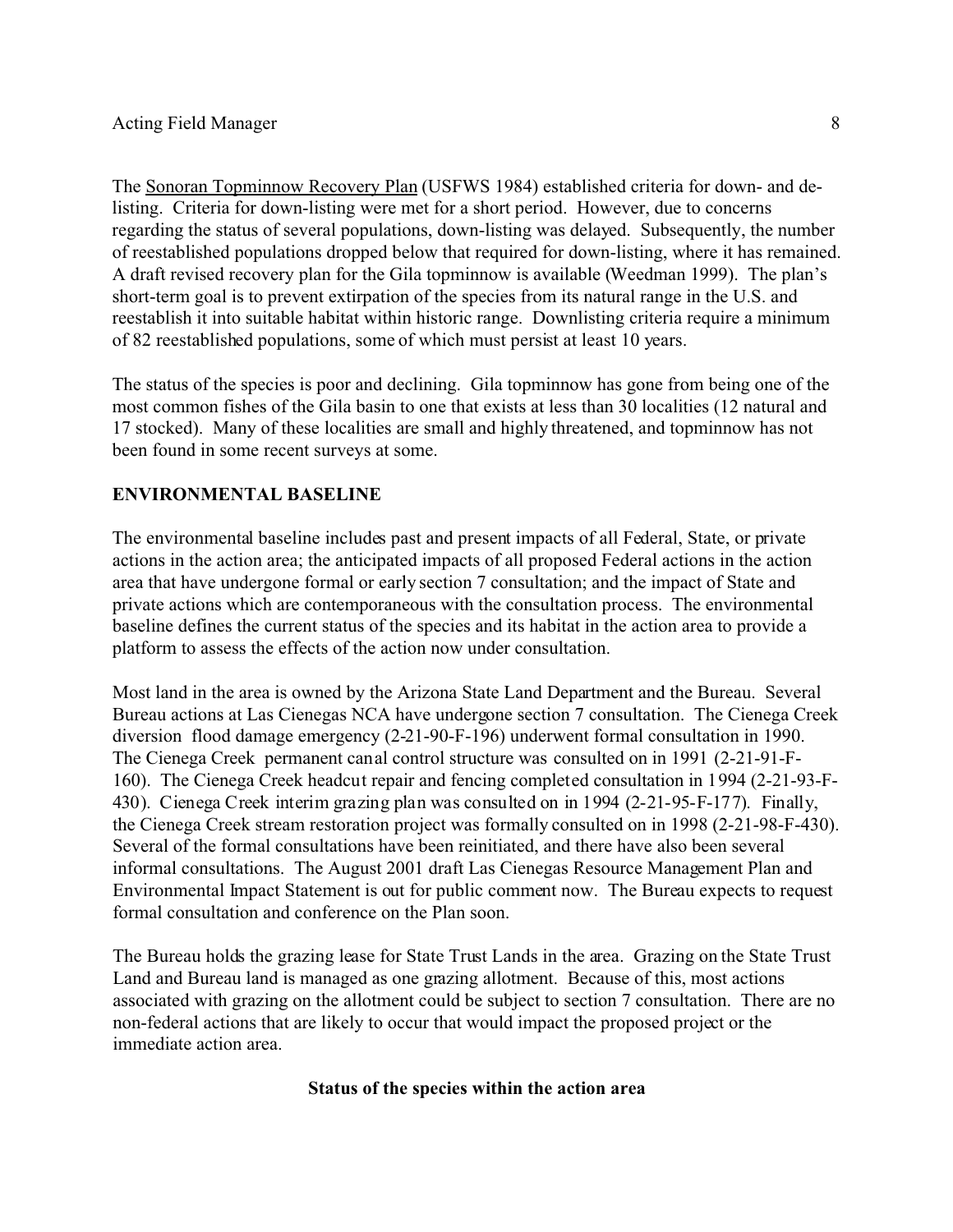The range of the Chiricahua leopard frog in Arizona can be divided into two general areas: (1) the southeastern part of the state and (2) centered along the Mogollon Rim. Threats to the species occur throughout its range, but the populations above the Mogollon Rim in Arizona appear to have relatively poor persistence (J. Rorabaugh, Service, pers. comm., 2001). The leopard frog is found in Empire Gulch and Cienega Creek, but is uncommon.

Cienega Creek is one of the last places in Arizona supporting an intact native fish fauna which is uncontaminated by nonindigenous fish, though bullfrogs are now present (Jeff Simms, BLM, and Dennis Caldwell, pers. comm., 2001). Cienega Creek provides habitat essential for the survival of the Gila topminnow (Weedman 1999). It is one of nine extant natural topminnow sites (Bagley et al. 1991), and one of only three natural sites not contaminated by mosquitofish.

In addition, Cienega Creek supports by far the largest population of topminnow in the U.S. A fall population estimate for Cienega Creek was about 2.5 million topminnow, conservatively, for 6.5 miles of perennial habitat sampled. Another 1.1 miles of topminnow habitat in Mattie Canyon and 0.9 mile in Empire Gulch, tributaries to Cienega Creek, were not included in this estimate. Some areas of warmer groundwater discharge held extremely high densities of topminnow (Simms and Simms 1992). No Gila topminnow or any other species of fish has been found in the upstream end of Empire Gulch where the transplant will occur.

## **Effects of the Action**

The proposed project will have both positive and negative effects for Gila topminnow and the Chiricahua leopard frog. The project will benefit the Gila topminnow by creating an additional population of the Cienega Creek lineage. Further riparian improvement of the Empire Gulch drainage may allow for periodic connections and exchange of individuals between Cienega Creek and Empire Gulch, and the fish communities which reside there. The proposed action is consistent with Tasks 1, 2, and 3 from the draft revised Gila topminnow recovery plan (Weedman 1999). The Chiricahua leopard frog may also benefit from the proposed action since additional riparian and aquatic habitat will be removed from livestock grazing.

A new Gila topminnow population would become established in a 0.7 mile reach of upper Empire Gulch. The reestablishment of a Gila topminnow population will help insure the persistence of the genetic lineage in Cienega Creek. We anticipate this will improve the security of the species.

The removal of 3,000 Gila topminnow from Cienega Creek over 3 years will have a minimal effect on this population. This population inhabits miles of stream, is very prolific, and probably numbers in the millions (Simms and Simms 1992). Capture, holding, handling, and transporting the fish will result in limited mortality. The short movement distance and the mitigating measures included in the proposed action should minimize this impact.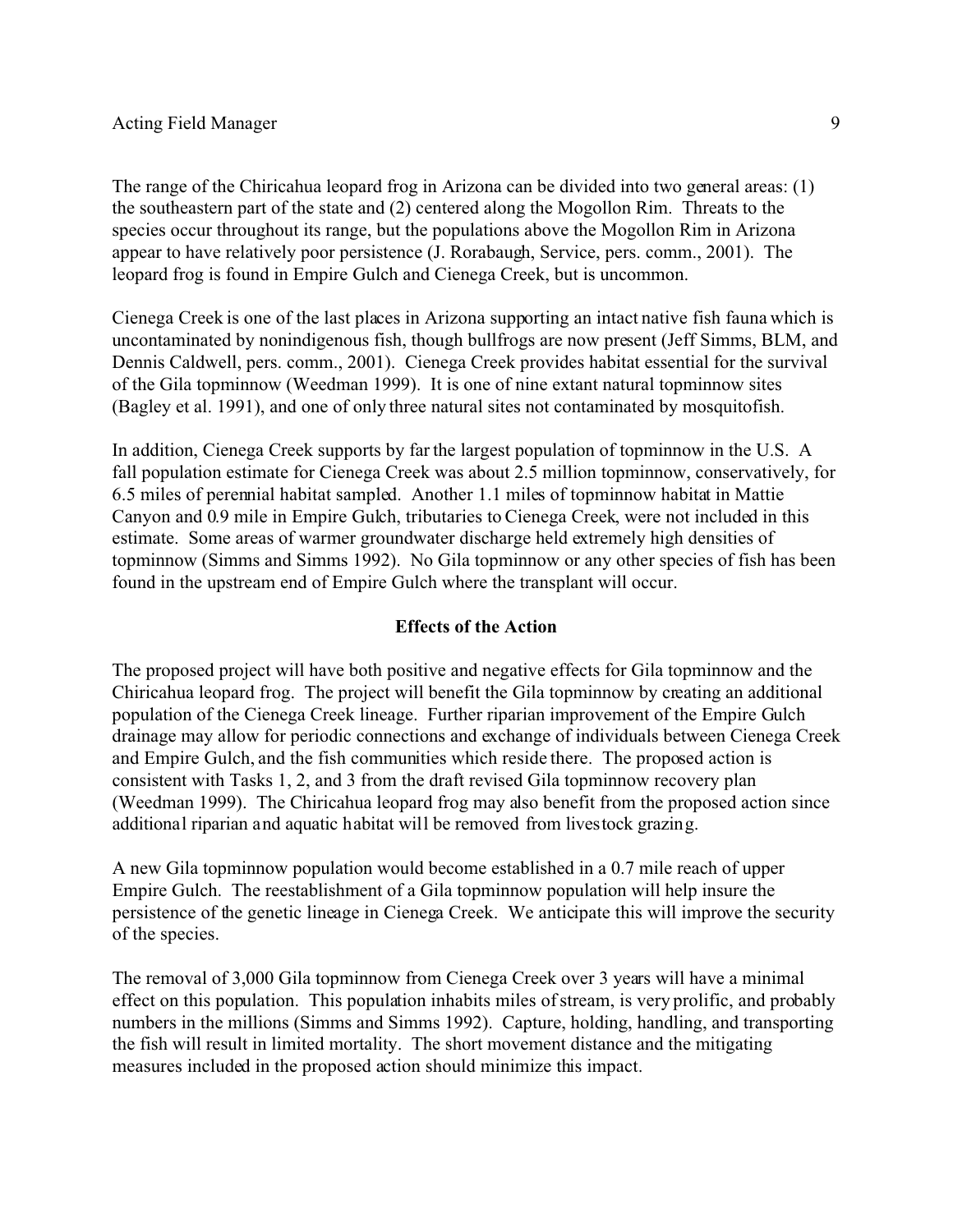Chiricahua leopard frogs and their tadpoles are not likely to be affected directly by the addition of longfin dace or Gila topminnow (Phil Rosen, pers. comm., 2001). Neither species is a predator of amphibians and generally consume much smaller prey items such as aquatic invertebrates (Minckley 1973). Garter snakes (*Thamnophis* spp.), belted kingfishers (*Ceryle alcyon*), and great blue herons (*Ardea heroidias*) may respond to the increase in forage due to the addition of fish. An increase in piscivorous predators could increase predation losses of Chiricahua leopard frogs. There is little evidence that this may be serious problem for leopard frogs in this case (Mike Sredl, pers. comm., 2001).

The construction of fencing along and across aquatic habitat may result in topminnow or leopard frog mortalities, even though vehicles will be located away from surface water and banks. Chiricahua leopard frogs and Gila topminnow could also be disturbed. Where cross fencing would be placed in the water, it will be built by hand. Fence building activities may disturb normal activities of frogs for a few hours during construction at any particular location along the spring. Fence maintenance should have even lesser impacts than fence construction.

Livestock grazing activities in the newly constructed crossing lane will likely result in mortality to Gila topminnow and Chiricahua leopard frog tadpoles from trampling by livestock. Adult frogs are likely to be mobile enough to avoid cattle as they cross and graze in the lane. Habitat modification is anticipated to be so modest and transitory as to present virtually no measurable effect on fish populations. The loss of topminnow is not likely to have any lasting effect on the population in Empire Gulch as topminnow reproduce prolifically (Schoenherr 1974).

During the term of the proposed action it is likely that livestock will get into the livestock exclosure. Livestock in the exclosure could lead to direct and indirect impacts to Gila topminnow and Chiricahua leopard frog. This level of impact is not likely to negatively affect either species' population in Empire Gulch but could cause incidental take. The Bureau will notify the permittee of trespass livestock and the permittee will be responsible for removing them.

Recreation activity is likely be light and limited to higher banks because the spring is muddy and wading and crossing on foot is problematic for hikers. However, gates to exclosures have been left open in the past by people trying to water horses and dogs. Fencing can also come down from flooding, wind, and other disturbances. This can lead to direct mortality, as described above, from livestock that drift into occupied fish habitat. This problem should decrease due to regular patrols and monitoring by NCA staff. It is also likely that topminnow will shy away from livestock and slow moving vehicles to avoid being hit.

The Empire Gulch crossing has a channel that passes water beneath a set of cast iron grates; this permits fish and water to avoid vehicle contact and any associated risk of injury or mortality. Vehicles crossing Empire Gulch may hit frogs that remain on the concrete pad. Should maintenance of the concrete crossing become necessary, topminnow, tadpoles, and frogs may be injured or killed by heavy equipment as earth is moved around eroded crossing approaches. In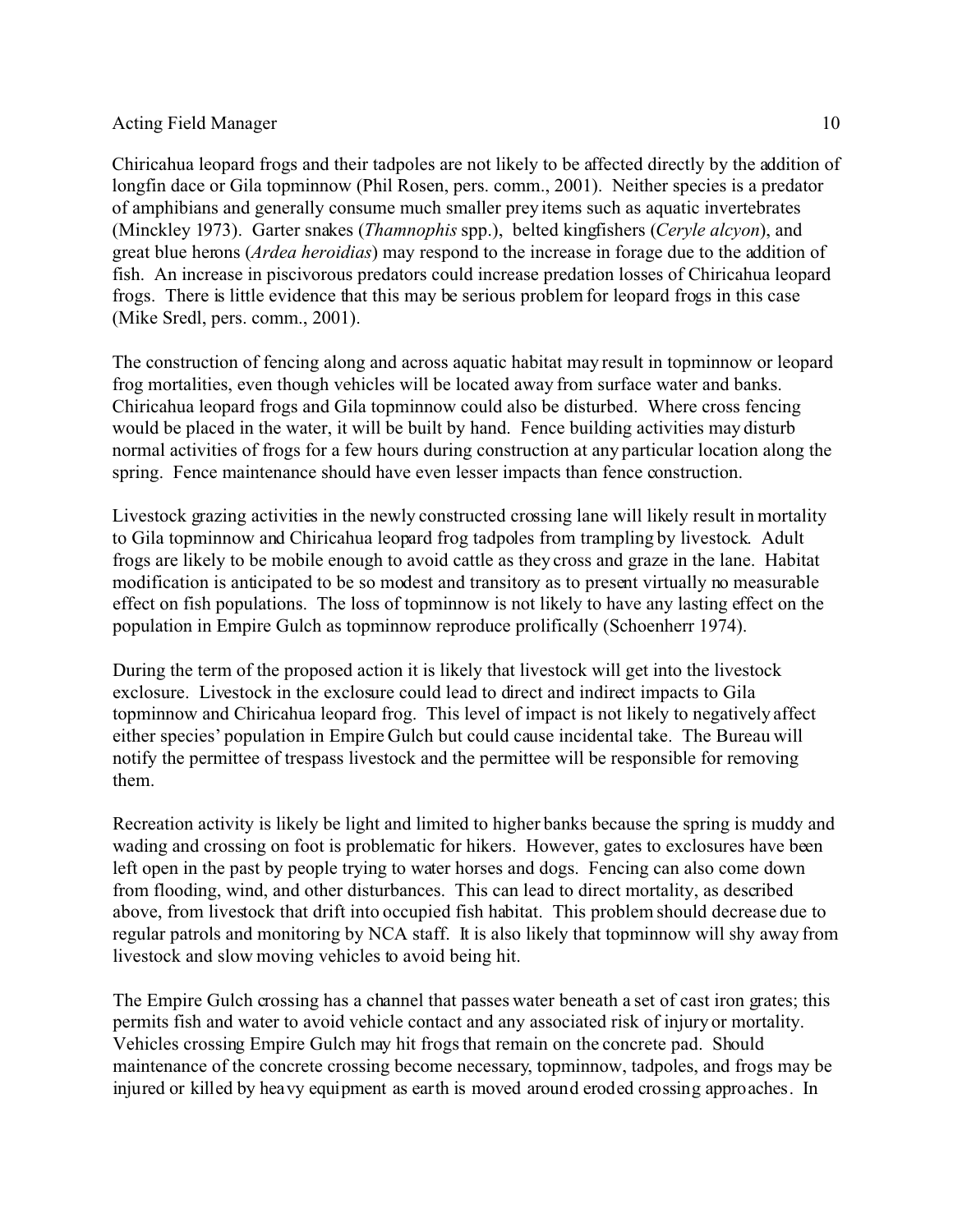addition, the channel may need to be cleaned out should the passage of water become obstructed. This may injure or kill fish and tadpoles if not done with care, as topminnow are weak swimmers and topminnow and tadpoles may attempt to hide in cover in the channel. If a new layer of concrete is needed to elevate the crossing to match any increase in channel elevation, it should be accomplished with a minimal contamination of surface water with lime. However, the activity of setting and removing forms could result in injury or mortality.

Part of the proposed action is interrelated to livestock grazing and recreation. These two activities and many others will be addressed soon through formal consultation on the Draft Las Cienegas Resource Management Plan and Environmental Impact Statement.

# **Cumulative Effects**

Cumulative effects include the effects of future State, tribal, local, or private actions that are reasonably certain to occur in the action area considered in this biological opinion. Future Federal actions that are unrelated to the proposed action are not considered in this section because they require separate consultation following section 7 of the Act.

The State Trust Land in the area is likely to remain as grazing lands in the near-term. The grazing lease will continue to be managed with the grazing on the NCA. Recreation is likely to continue and increase on State Trust Lands. Designation of the NCA has focused greater attention on the area and will result in more visitation and use.

# **CONCLUSION**

After reviewing the current status of the Gila topminnow, the environmental baseline for the action area, the effects of the proposed Gila topminnow reestablishment in Empire Gulch, and the cumulative effects, it is the Service's biological opinion that the action, as proposed, is not likely to jeopardize the continued existence of the endangered Gila topminnow. No critical habitat has been designated; thus, none would be affected. We base this conclusion on the following:

- 1. A new site and population of Gila topminnow are likely to be reestablished;
- 2. The proposed action implements tasks in the draft revised Gila Topminnow Recovery Plan (Weedman 1999); and
- 3. The mitigating measures proposed by the Bureau will minimize impacts to and take of the species.

After reviewing the current status of Chiricahua leopard frog, the environmental baseline for the action area, the effects of the proposed Gila topminnow reestablishment in Empire Gulch, and the cumulative effects, it is the Service's conference opinion that the action, as proposed, is not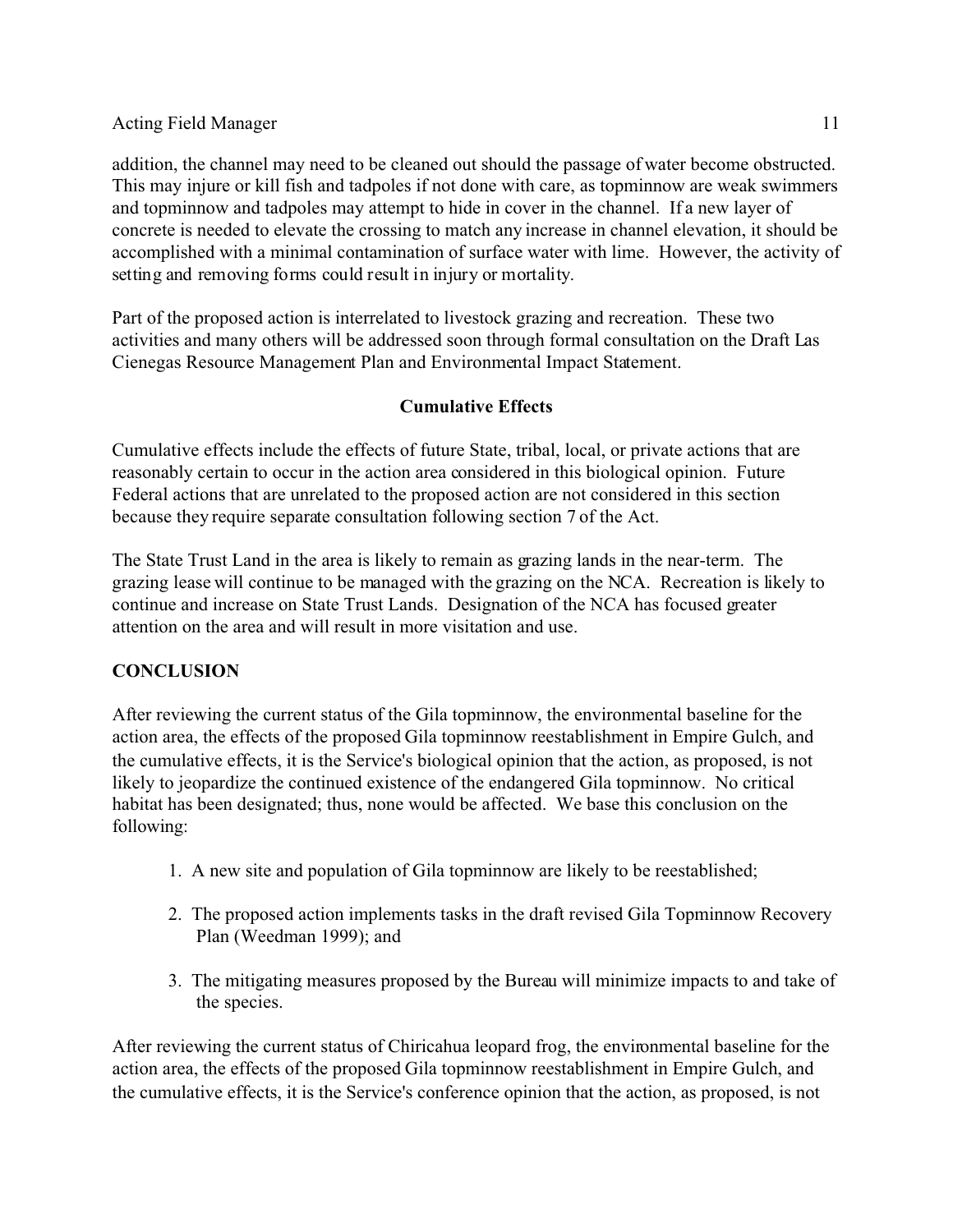likely to jeopardize the continued existence of the proposed threatened Chiricahua leopard frog. No critical habitat has been proposed. Thus, none would be affected. We base this conclusion on the following:

- 1. Habitat at Empire Gulch will be maintained and enhanced;
- 2. Livestock grazing in Empire Gulch will be reduced; and
- 3. Gila topminnow and longfin dace do not prey on leopard frogs.

# **INCIDENTAL TAKE STATEMENT**

Section 9 of the Act and Federal regulations following section 4(d) of the Act prohibit the take of endangered and threatened species, respectively, without special exemption. Take is defined as to harass, harm, pursue, hunt, shoot, wound, kill, trap, capture or collect, or to attempt to engage in any such conduct. Harm is further defined by the Service to include significant habitat modification or degradation that results in death or injury to listed species by significantly impairing essential behavioral patterns, including breeding, feeding, or sheltering. Harass is defined by the Service as intentional or negligent actions that create the likelihood of injury to listed species to such an extent as to significantly disrupt normal behavioral patterns which include, but are not limited to, breeding, feeding or sheltering. Incidental take is defined as take that is incidental to, and not the purpose of, the carrying out of an otherwise lawful activity. Under the terms of section  $7(b)(4)$  and section  $7(o)(2)$ , taking that is incidental to and not intended as part of the agency action is not considered to be prohibited taking under the Act provided that such taking is in compliance with the terms and conditions of this incidental take statement.

The measures described below are nondiscretionary, and must be undertaken by the Bureau so that they become binding conditions of any grant or permit issued to the permittee, as appropriate, for the exemption in section  $7(0)(2)$  to apply. The Bureau has a continuing duty to regulate the activity covered by this incidental take statement. If the Bureau (1) fails to assume and implement the terms and conditions or (2) fails to require the permittee to adhere to the terms and conditions of the incidental take statement through enforceable terms that are added to the permit or grant document, the protective coverage of section  $7(0)(2)$  may lapse. To monitor the impact of incidental take, the Bureau or permittee must report the progress of the action and its impact on the species to the Service as specified in the incidental take statement [50 CFR  $§402.14(i)(3)$ ].

# **AMOUNT OF EXTENT OF TAKE ANTICIPATED**

The Service anticipates incidental take of the Gila topminnnow will be difficult to detect for the following reasons: dead fish are difficult to find, cause of death may be difficult to determine, and losses may be masked by seasonal fluctuations in numbers or other causes. However, take of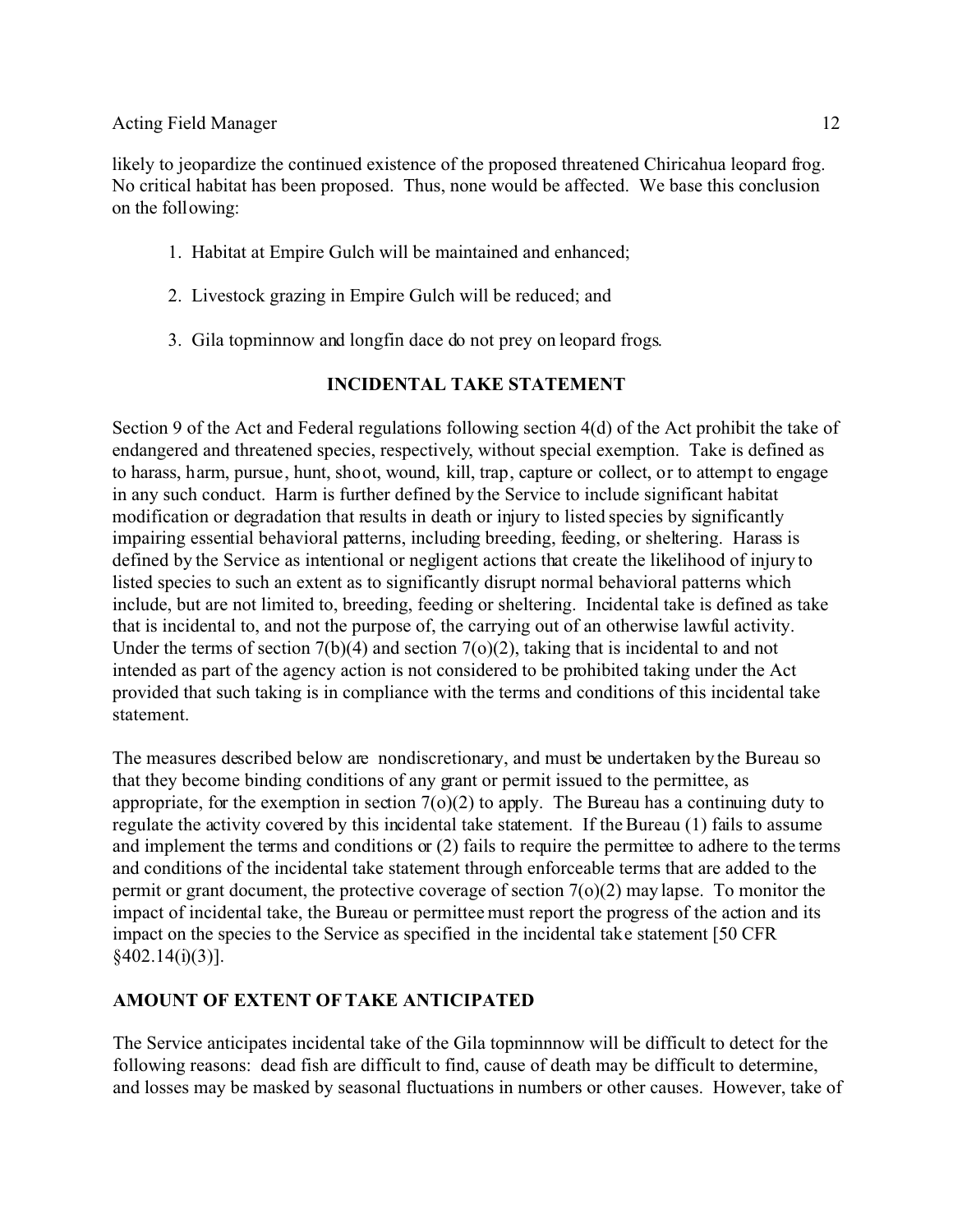Gila topminnow may occur from livestock use of the crossing lane; livestock in the exclosure; use and maintenance of the road crossing; and construction and maintenance of the fence. However, take of this species will be considered to be exceeded if:

- 1. more than 250 dead Gila topminnow are found annually in the crossing lane, exclosure, and road crossing;
- 2. livestock use the crossing more than two months any calendar year; or
- 3. livestock are found in the exclosure more than 15 days in any calendar year.

The Service anticipates incidental take of the Chiricahua leopard frog will be difficult to detect for the following reasons: dead aquatic animals are difficult to find, cause of death may be difficult to determine, and losses may be masked by seasonal fluctuations in numbers or other causes. However, take of Chiricahua leopard frog may occur from livestock use of the crossing lane; livestock in the exclosure; use and maintenance of the road crossing; and construction and maintenance of the fence. However, take of this species will be considered to be exceeded if:

- 1. more than five dead Chiricahua leopard frogs are found annually in the crossing lane, exclosure, and road crossing;
- 2. livestock use the crossing more than 2 months any calendar year; or
- 3. livestock are found in the exclosure more than 15 days in any calendar year.

# **EFFECT OF TAKE**

In this biological opinion, the Service finds the anticipated level of take is not likely to jeopardize the continued existence of the endangered Gila topminnow. No critical habitat has been designated; thus, none would be affected.

In this conference opinion, the Service finds the anticipated level of take is not likely to jeopardize the continued existence of the proposed threatened Chiricahua leopard frog. No critical habitat has been proposed; thus, none would be affected.

# **REASONABLE AND PRUDENT MEASURES**

The Service believes the following reasonable and prudent measures are necessary and appropriate to minimize the take of Gila topminnow and Chiricahua leopard frog. The prohibitions against taking a species found in section 9 of the Act do not apply until the species is listed. However, the reasonable and prudent measures are for both the Gila topminnow and Chiricahua leopard frog.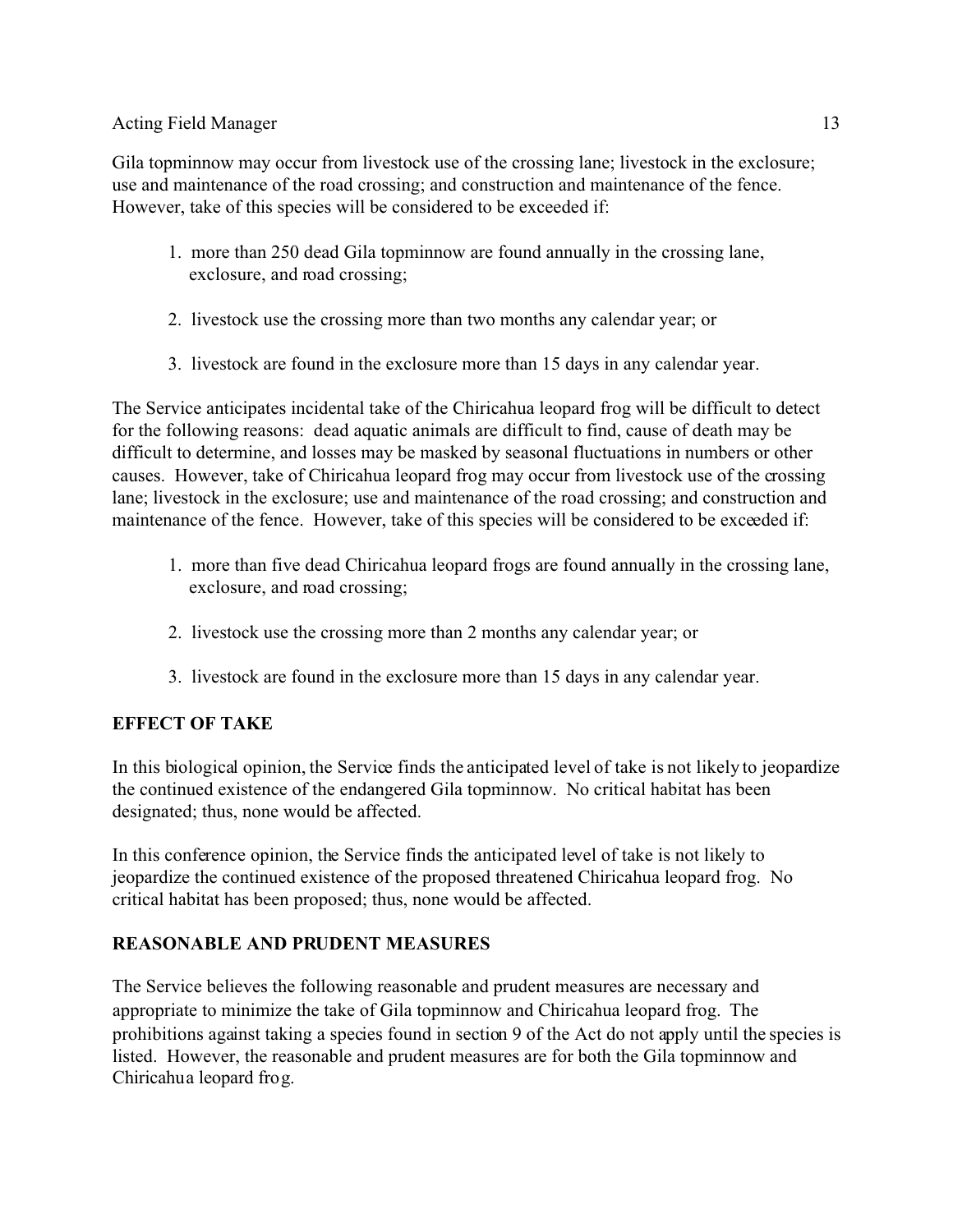- 1. The Bureau shall continue to monitor the Gila topminnow and Chiricahua leopard frog and their habitat to document levels of take and determine effectiveness of the proposed action and report this to the Service along with the monitoring results;
- 2. Measures shall be implemented to minimize trampling of egg masses, tadpoles, and metamorph frogs and Gila topminnow from livestock; use and maintenance of the road crossing; and use and maintenance of fences.

# **Terms and Conditions**

To be exempt from the prohibitions of section 9 of the Act, the Bureau must comply with the following terms and conditions, which implement the reasonable and prudent measures described above and outline required reporting and monitoring requirements. These terms and conditions will be non-discretionary.

1. The following term and condition implements reasonable and prudent measure number one:

1.1. Determine by December 31, 2001, in consultation and coordination with the Department and the Service, which parameters will be monitored. Gila topminnow monitoring will follow established protocols for reestablished populations.

1.2. Inspect the livestock crossing lane within one week after use is completed to monitor for take of Gila topminnow and Chiricahua leopard frogs.

1.3. Provide an annual report on the implementation of the project to our office. Include an analysis of the effectiveness of the mitigation measures and any take that has occurred. Annual reports required under this and previous section 7 consultations will be combined into one report and reporting date, which will be determined during the consultation on the Las Cienegas Resource Management Plan. If the Las Cienegas RMP consultation is not completed by December 31, 2002, the Bureau will report on actions taken, any incidental take, and effectiveness of mitigation measures and terms and conditions annually on December 31 until the RMP consultation is complete.

- 2. The following terms and conditions implement reasonable and prudent measure number two:
	- 2.1. Implement all mitigating measures identified in the proposed action.
	- 2.2. Maintain the exclosure fence.
	- 2.3. Build and maintain all fence within the active channel by hand.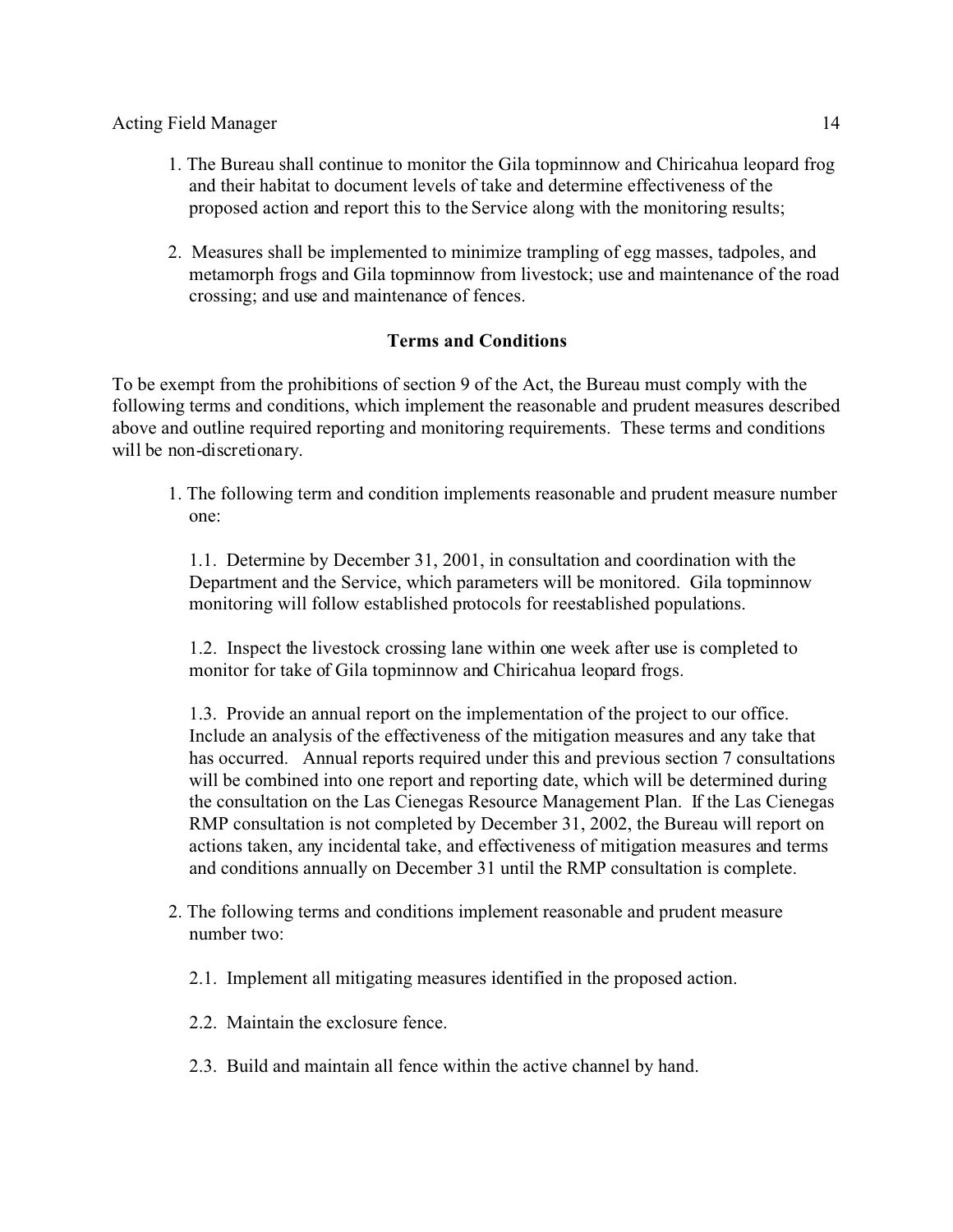The Service believes that no more than 250 Gila topminnow and 5 Chiricahua leopard frogs will be incidentally taken annually as a result of the proposed action. The reasonable and prudent measures, with their implementing terms and conditions, are designed to minimize the impact of incidental take that might otherwise result from the proposed action. If, during the course of the action, this level of incidental take is exceeded, such incidental take represents new information requiring reinitiation of consultation and review of the reasonable and prudent measures provided. The Bureau must immediately provide an explanation of the causes of the taking and review with the Service the need for possible modification of the reasonable and prudent measures.

## **Disposition of Dead or Injured Listed Animals**

Upon finding a dead or injured threatened or endangered animal, initial notification must be made to the Service's Division of Law Enforcement, Federal Building, Room 8, 26 North McDonald, Mesa, Arizona (602-261-6443) within three working days of its finding. Written notification must be made within five calendar days and include the date, time, and location of the animal, a photograph, and any other pertinent information. Care must be taken in handling injured animals to ensure effective treatment and care, and in handling dead specimens to preserve biological material in the best possible condition. If feasible, the remains of intact specimens of listed animal species shall be submitted as soon as possible to the nearest Service or Department office, educational, or research institutions (e.g., University of Arizona) holding appropriate State and Federal permits.

Arrangements regarding proper disposition of potential museum specimens shall be made with the institution before implementation of the action. A qualified biologist should transport injured animals to a qualified veterinarian. Should any treated listed animal survive, the Service should be contacted regarding the final disposition of the animal.

## **CONSERVATION RECOMMENDATIONS**

Section  $7(a)(1)$  of the Act directs Federal agencies to utilize their authorities to further the purposes of the Act by carrying out conservation programs for the benefit of endangered and threatened species. Conservation recommendations are discretionary agency activities to minimize or avoid effects of a proposed action on listed species or critical habitat, to help implement recovery plans, or to develop information on listed species. The recommendations provided here do not necessarily represent complete fulfillment of the agency's section 7(a)(1) responsibilities for the Chiricahua leopard frog and Gila topminnow. To further the purposes of the Act, we recommend implementing the following discretionary actions:

1. The Bureau should work with the Service and Department to reestablish the Gila topminnow and Chiricahua leopard frog to suitable habitats.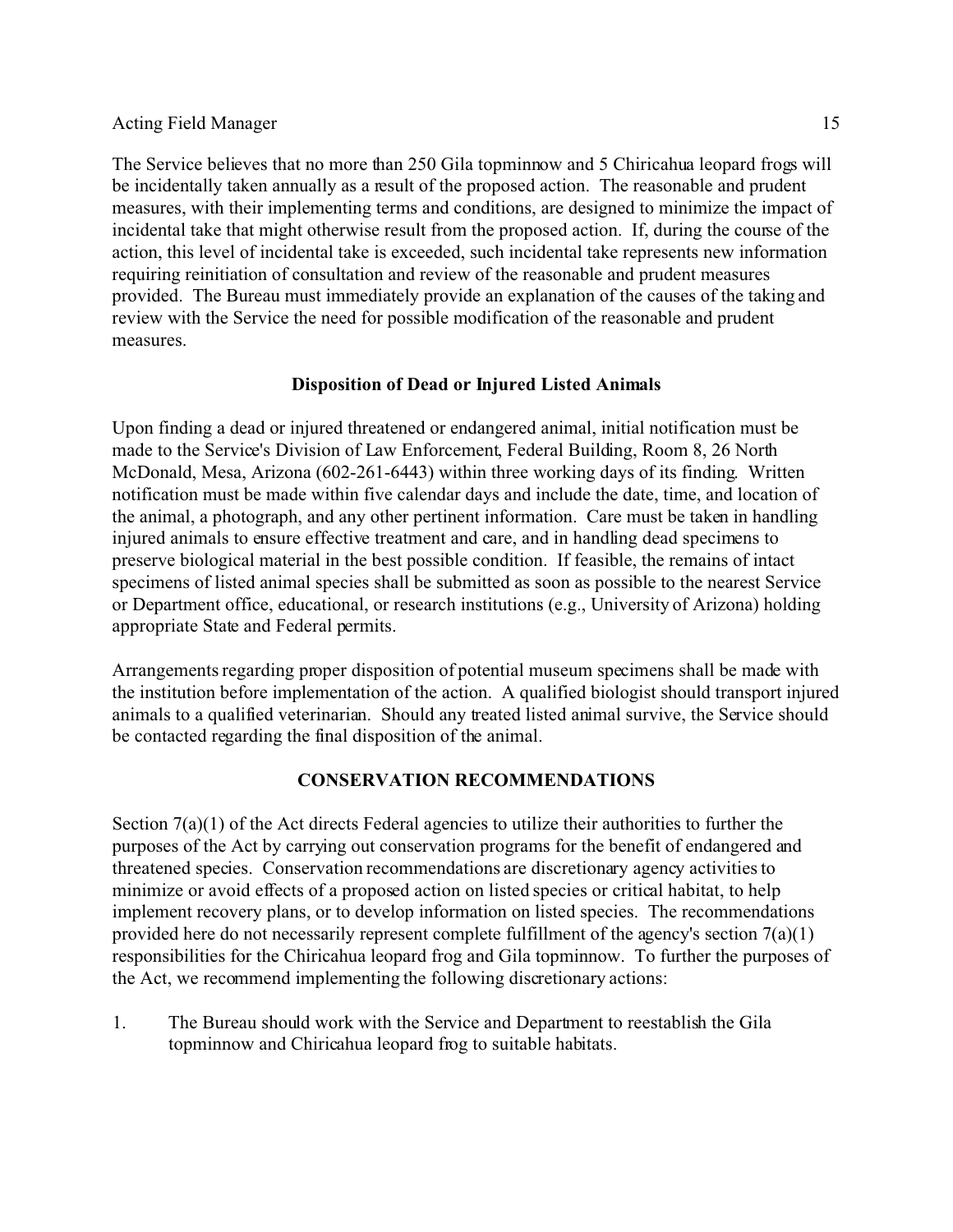2. The Bureau and permittee should work with the Service and Department to begin an aggressive program to ensure that nonindigenous aquatic organisms are not introduced to the action area, and if they are, to support actions to remove them.

For the Service to be kept informed of actions minimizing or avoiding adverse effects or benefitting listed species or their habitats, the Service requests notification of the implementation of any conservation recommendations.

### **REINITIATION NOTICE**

This concludes formal consultation and conference on the action outlined in the request. As provided in 50 CFR §402.16, reinitiation of formal consultation is required where discretionary Federal agency involvement or control over the action has been retained (or is authorized by law) and if: (1) the amount or extent of incidental take is exceeded; (2) new information reveals effects of the agency action that may affect the species or critical habitat in a manner or to an extent not considered in this opinion; (3) the agency action is subsequently modified in a manner that causes an effect to the listed or critical habitat not considered in this opinion; or (4) a new species is listed or critical habitat designated that may be affected by the action. In instances where the amount or extent of incidental take is exceeded, any operations causing such take must cease pending reinitiation.

You may ask the Service to confirm the conference opinion as a biological opinion issued through formal consultation if the Chiricahua leopard frog is listed. The request must be in writing. If the Service reviews the proposed action and finds that there have been no significant changes in the action as planned or in the information used during the conference, the Service will confirm the conference opinion as the biological opinion on the project and no further section 7 consultation will be necessary.

After listing of the Chiricahua leopard frog as threatened and any subsequent adoption of this conference opinion, the Federal agency shall request reinitiation of consultation if: (1) the amount or extent of incidental take is exceeded; (2) new information reveals effects of the agency action that may affect the species or critical habitat in a manner or to an extent not considered in this conference opinion; (3) the agency action is subsequently modified in a manner that causes an effect to the species or critical habitat that was not considered in this conference opinion; or (4) a new species is listed or critical habitat designated that may be affected by the action.

The incidental take statement provided for the Chiricahua leopard frog in this conference opinion does not become effective until the species is listed and the conference opinion is adopted as the biological opinion issued through formal consultation. At that time, the project will be reviewed to determine whether any take of the Chiricahua leopard frog has occurred. Modifications of the opinion and incidental take statement may be appropriate to reflect that take. No take of the Chiricahua leopard frog may occur between the listing of the Chiricahua leopard frog and the adoption of the conference opinion through formal consultation, or the completion of a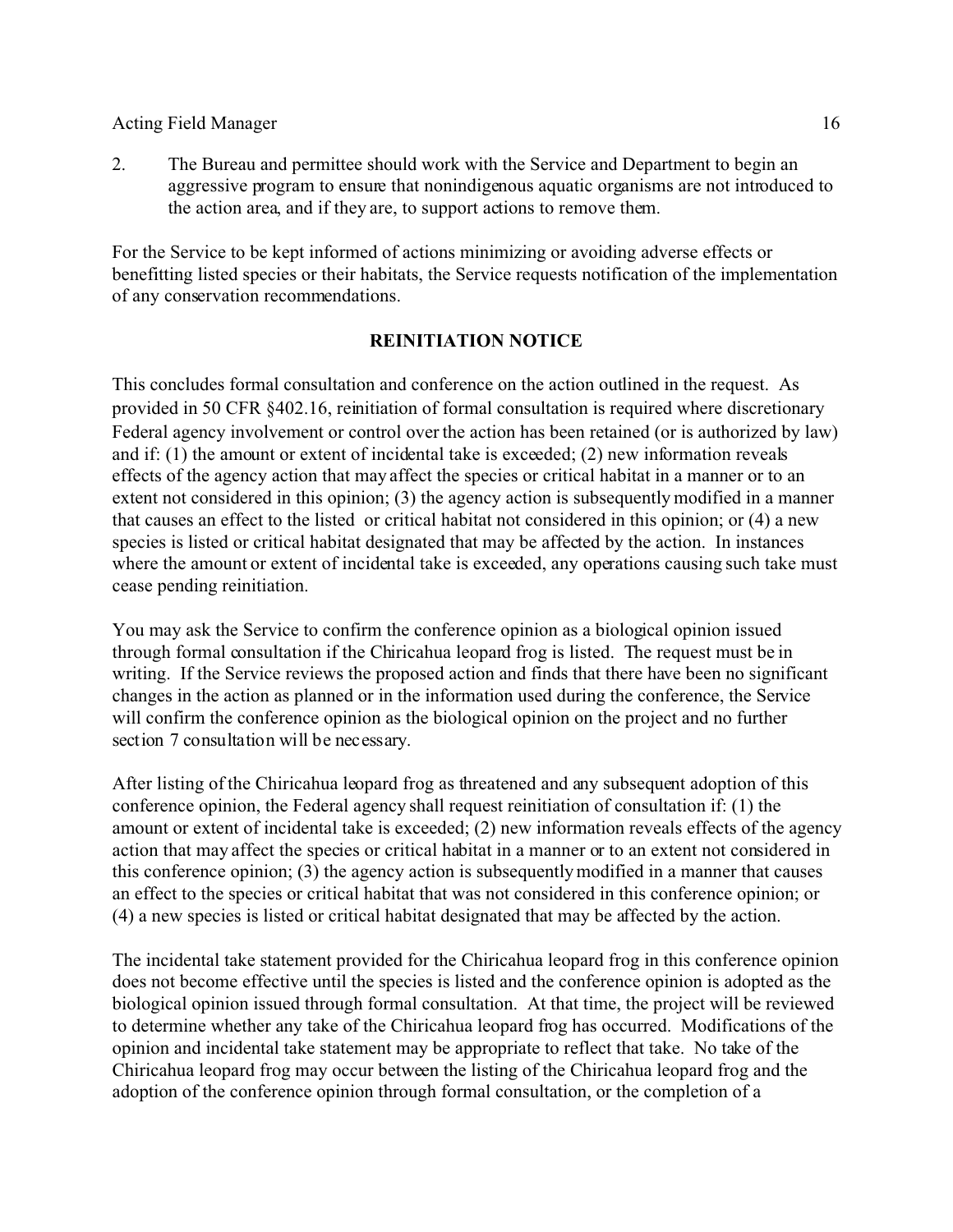subsequent formal consultation. The reasonable and prudent measures and terms and conditions in this opinion are effective immediately, as they also cover the listed Gila topminnow.

Thank you for your action on behalf of Arizona's native fishes and the conservation and recovery of the Gila topminnow. We look forward to working with you on the subsequent recovery actions for the Gila topminnow and other species of concern associated with the Las Cienegas National Conservation Area. If you have questions regarding this biological and conference opinion or the consultation process, please contact Doug Duncan (520) 670-4860, or Sherry Barrett (520) 670-4617 of our Tucson Ecological Services Suboffice.

Sincerely,

# /s/ David L. Harlow Field Supervisor

cc: Regional Director, Fish and Wildlife Service, Albuquerque, NM (ARD-ES)

John Kennedy, Arizona Game & Fish Department, Phoenix, AZ Arizona Game and Fish Department, Region 5, Tucson, AZ

W:\Doug Duncan\empire BO.wpd:cgg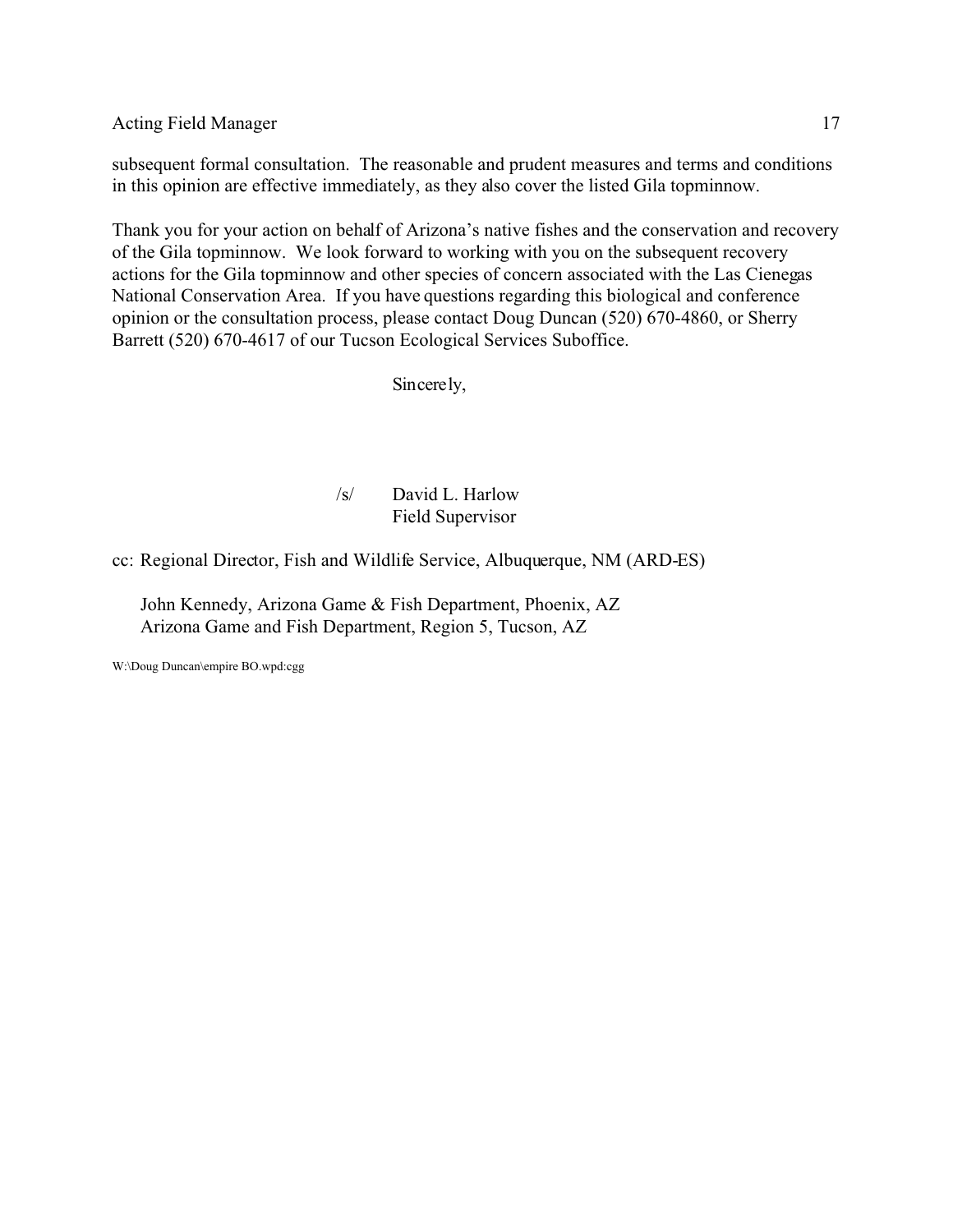#### **REFERENCES CITED**

- Bagley, B. E., D. A. Hendrickson, F. J. Abarca, and S. D. Hart. 1991. Status of the Sonoran topminnow (*Poeciliopsis occidentalis*) and desert pupfish (*Cyprinodon macularius*) in Arizona. Rep. on Proj. E5-2, Job 9, Title VI of the Endangered Species Act. Arizona Game and Fish Dep., Phoenix. 64pp.
- Berger L., R. Speare, P. Daszak, D. E. Green, A. A. Cunningham, C. L. Goggins, R. Slocombe, M. A. Ragan, A. D. Hyatt, K. R. McDonald, H. B. Hines, K. R. Lips, G. Marantelli, and H. Parkes. 1998. Chytridiomycosis causes amphibian mortality associated with population declines in the rain forests of Australia and Central America. Proceedings of the National Academy of Science, USA 95:9031-9036.
- Bestgen, K. R., and D. L. Propst. 1989. Red shiner vs. native fishes: Replacement or displacement? Proc. of the Desert Fishes Council 18:209.
- Brooks, J. E. 1986. Status of natural and introduced Sonoran topminnow (*Poeciliopsis o. occidentalis*) populations in Arizona through 1985. U.S. Fish and Wildlife Service, Albuquerque, New Mexico. 19+pp.
- Carlson, C. A., and R. Muth. 1989. The Colorado River: Lifeline of the American southwest. Pages 220-239 *in* D. P. Dodge, ed., Proc. of the International Large River Symposium. Canadian Special Publication of Fisheries and Aquatic Sciences 106.
- Clarkson, R. W., and J. C. Rorabaugh. 1989. Status of leopard frogs (*Rana pipiens* Complex) in Arizona and southeastern California. Southwestern Naturalist 34(4):531-538.
- Daszak, P. 2000. Frog decline and epidemic disease. International Society for Infectious Diseases. Http://www.promedmail.org.
- Davidson, C. 1996. Frog and toad calls of the Rocky Mountains. Library of Natural Sounds, Cornell Laboratory of Ornithology, Ithaca, NY.
- Davidson, D., Pessier, A. P., J. E. Longcore, M. Parris, J. Jancovich, J. Brunner, D. Schock, and J. P. Collins. 2000. Chytridiomycosis in Arizona (USA) tiger salamanders. Page 23 *in* Conference and Workshop Compendium: Getting the Jump! On amphibian disease. Cairns, Australia, August 2000.
- Degenhardt, W. G., C. W. Painter, and A. H. Price. 1996. Amphibians and reptiles of New Mexico. University of New Mexico Press, Albuquerque.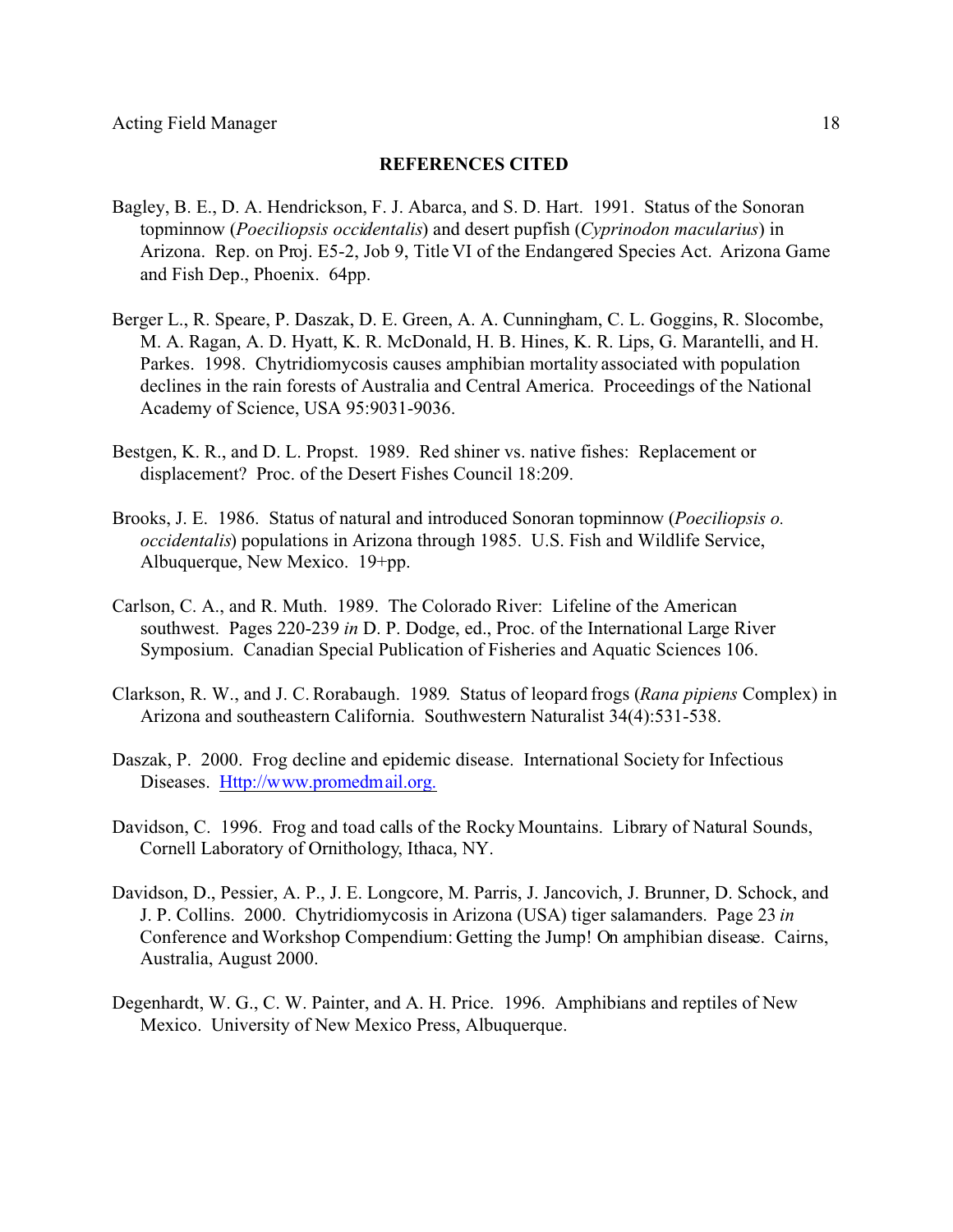- Fernandez, P. J., and J. T. Bagnara. 1995. Recent changes in leopard frog distribution in the White Mountains of east central Arizona. Page 4 *in* Abstracts of the First Annual Meeting of the Southwestern Working Group of the Declining Amphibian Populations Task Force, Phoenix, AZ.
- , and P. C. Rosen. 1996. Effects of the introduced crayfish *Orconectes virilis* on native aquatic herpetofauna in Arizona. Rept. to Heritage Prog., Ariz. Game and Fish Dept., Phoenix. IIPAM Proj. No. I94054. 57+pp.
- , and . 1998. Effects of introduced crayfish on the Chiricahua leopard frog and its stream habitat in the White Mountains, Arizona. Page 5 *in* abstracts of the Fourth Annual Meeting of the Declining Amphibian Populations Task Force, Phoenix.
- Hale, S. F., and C. J. May. 1983. Status report for *Rana tarahumarae* Boulenger. Arizona Natural Heritage Program, Tucson. Report to Office of Endangered Species, US Fish and Wildlife Service, Albuquerque.
- Halliday, T. R. 1998. A declining amphibian conundrum. Nature 394:418-419.
- Hubbs, C. L., and R. R. Miller. 1941. Studies of the fishes of the order Cyprinodonts. XVII: Genera and species of the Colorado River system. Occas. Papers Mus. Zool., Univ. Mich. 433:1-9.
- Jennings, R. D. 1995. Investigations of recently viable leopard frog populations in New Mexico: *Rana chiricahuensis* and *Rana yavapaiensis*. New Mexico Game & Fish Dept., Santa Fe.
- Johnson, J. E., and C. Hubbs. 1989. Status and conservation of poeciliid fishes. Pages 301- 331 *in* G. K. Meffe, and F. F. Snelson, eds., Ecology and Evolution of Livebearing Fishes (Poeciliidae). Prentice Hall, Englewood Cliffs, New Jersey. 453pp.
- Longcore, J. E., A. P. Pessier, and D. K. Nichols. 1999. *Batracytrium dendrobatidis* gen. Et sp. Nov., a chytrid pathogenic to amphibians. Mycologia 91(2):219-227.
- Marsh, P. C., and W. L. Minckley. 1990. Management of endangered Sonoran topminnow at Bylas Springs, Arizona: description, critique, and recommendations. Great Basin Naturalist 50(3):265-272.
- Meffe, G. K. 1985. Predation and species replacement in American Southwestern stream fishes: A case study. Southwest Nat. 30:173-187.
- , D. A. Hendrickson, W. L. Minckley, and J. N. Rinne. 1983. Factors resulting in decline of the endangered Sonoran topminnow *Poeciliopsis occidentalis* (Atheriniformes: Poeciliidae) in the United States. Biological Conserv. 25:135-159.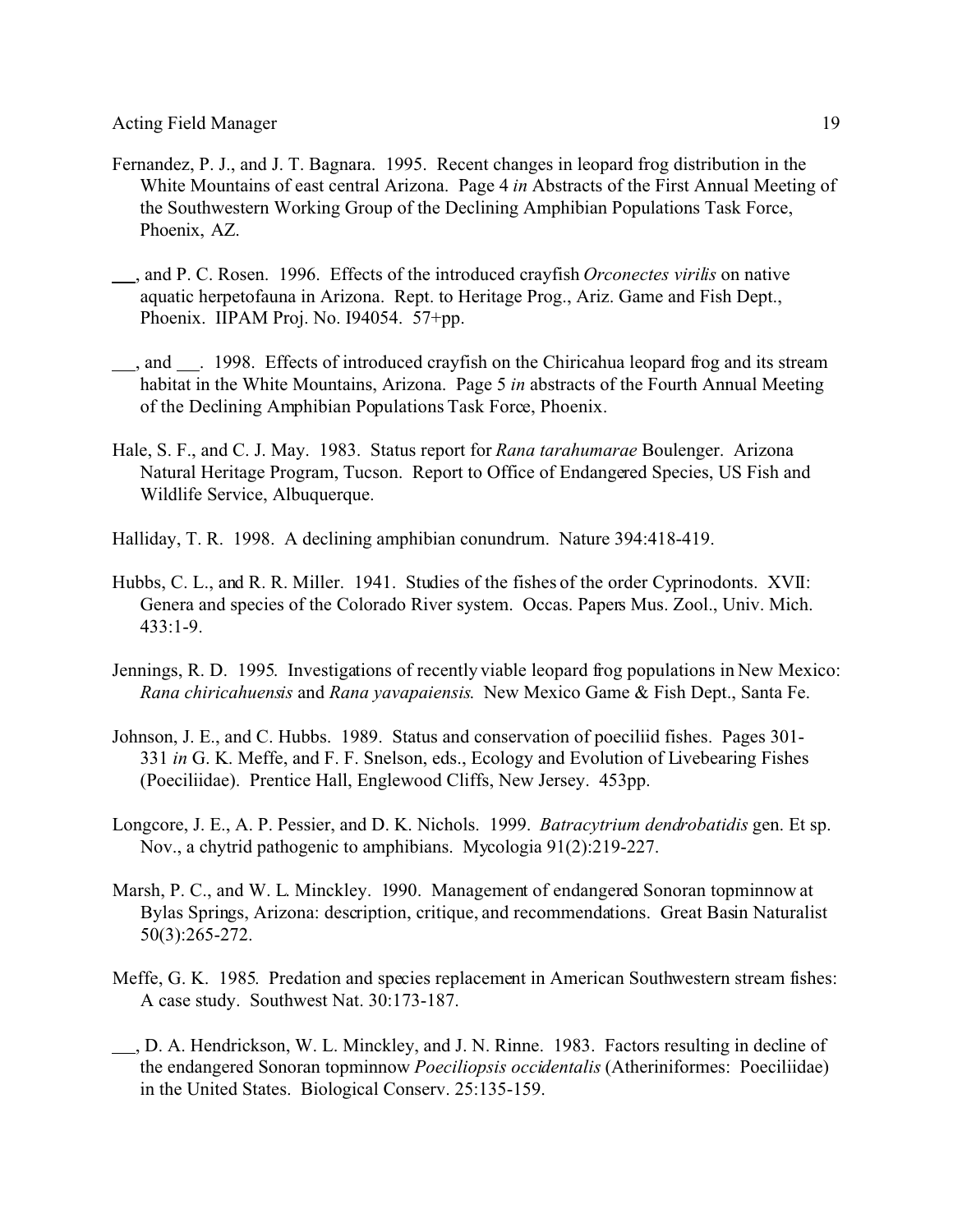- Miller, R. R. 1961. Man and the changing fish fauna of the American Southwest. Pap. Michigan Acad. Sci., Arts, Lett. 46:365-404.
- Minckley, W. L. 1969. Native Arizona fishes, part I— livebearers. Arizona Wildlife Views 16:6-8.
- . 1973. Fishes of Arizona. Ariz. Fish and Game Dept. Sims Printing Company, Inc., Phoenix. 293pp.

 . 1985. Native fishes and natural aquatic habitats in U.S. Fish and Wildlife Region II west of the Continental Divide. Rept. to U.S. Fish and Wildlife Service, Albuquerque, New Mexico. Dept. of Zoology, Ariz. State Univ., Tempe. 158pp.

- . 1999. Ecological review and management recommendations for recovery of the endangered Gila topminnow. Great Basin Naturalist 59(3):230-244.
- Morell, V. 1999. Are pathogens felling frogs? Science 284:728-731.
- Painter, C. W. 2000. Status of listed and category herpetofauna. Completion report for E-31/1- 5, to US Fish and Wildlife Service, Albuquerque, NM.
- Pounds, J. A., and M. L. Crump. 1994. Amphibian declines and climate disturbance: the case of the golden toad and the harlequin frog. Conservation Biology 8(1)72-85.
- Platz, J. E., and J. S. Mecham. 1979. *Rana chiricahuensis*, a new species of leopard frog (*Rana pipiens* Complex) from Arizona. Copeia 1979(3):383-390.1984.
- , and . 1984. *Rana chiricahuensis*. Catalogue of American Amphibians & Reptiles 347.1.
- Rosen, P. C., and C. R. Schwalbe. 1998. Using managed waters for conservation of threatened frogs. Pages 180-202 *in* Proceedings of Symposium on Environmental, Economic, and Legal Issues Related to Rangeland Water Developments. November 13-15, 1997, Tempe, AZ.
- $\ldots$ ,  $\ldots$ , D. A. Parizek, P. A. Holm, and C. H. Lowe. 1994. Introduced aquatic vertebrates in the Chiricahua region: effects on declining native ranid frogs. Pages 251-261 *in* DeBano, L. F., G. J. Gottfried, R. H. Hamre, C. B. Edminster, P. F. Ffolliott, and A. Ortega-Rubio, tech. coords., Biodiversity and Management of the Madrean Archipelago, USDA Forest Service, General Tech. Report RM-GTR-264, Rocky Mtn. For. & Range Exp. Stn., Ft Collins, CO.
- <sub>1, 1</sub>, and S. S. Sartorius. 1996. Decline of the Chiricahua leopard frog in Arizona mediated by introduced species. Report to Heritage Program, IIPAM Project No. I92052, Arizona Game and Fish Department, Phoenix.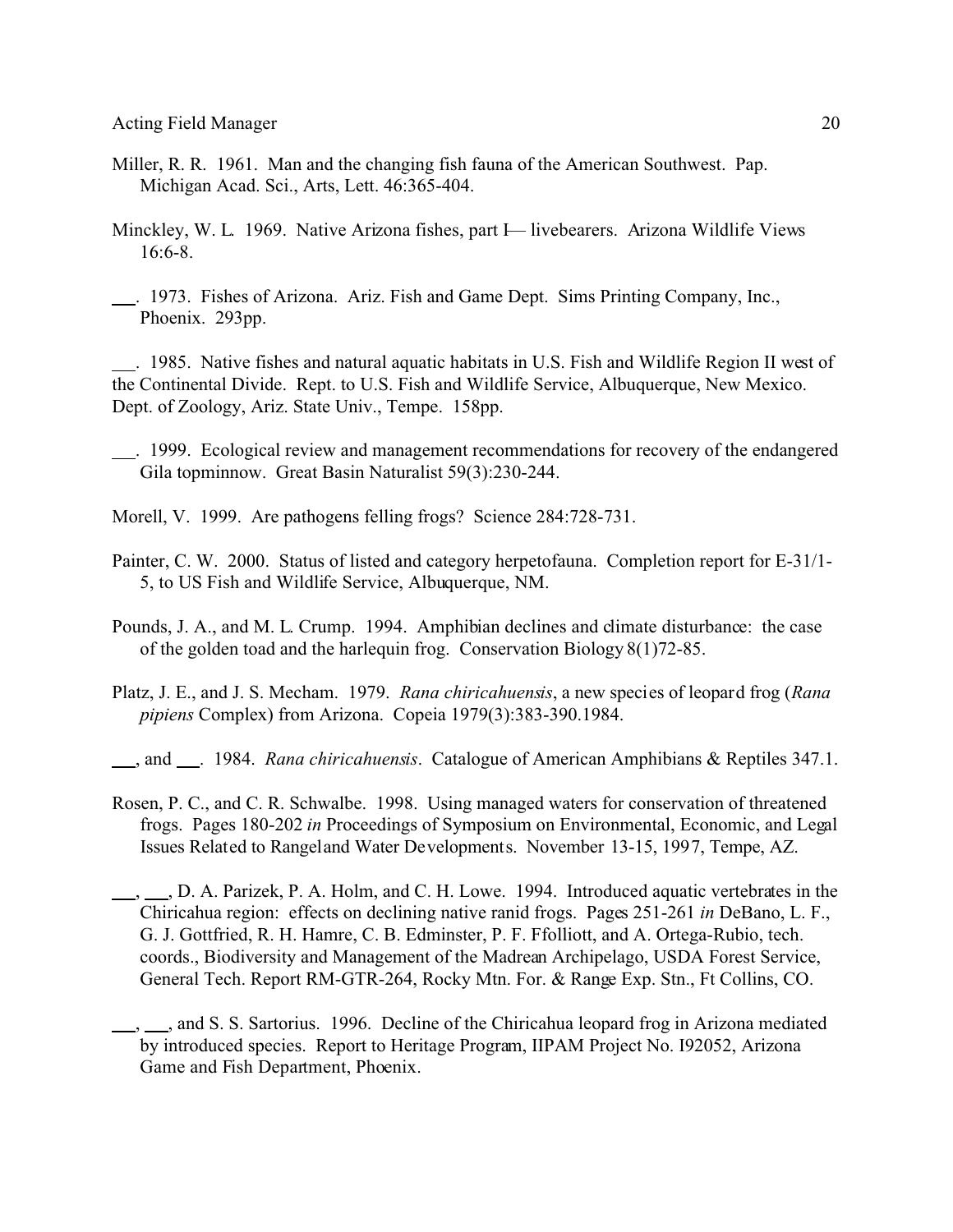- Schoenherr, A. A. 1974. Life history of the topminnow POECILIOPSIS OCCIDENTALIS (Baird and Girard) in Arizona and an analysis of its interaction with the mosquitofish GAMBUSIA AFFINIS (Baird and Girard). Ph.D. Diss., Ariz. State Univ., Tempe.
- Simms, J. R. and K. M. Simms. 1992. What constitutes high quality habitat for Gila topminnow (POECILIOPSIS OCCIDENTALIS OCCIDENTALIS)? An overview of habitat parameters supporting a robust population at Cienega Creek, Pima Co., AZ. Abstract. Proc. Desert Fish. Council 22-23:82.
- Snyder, J., T. Maret, and J. P. Collins. 1996. Exotic species and the distribution of native amphibians in the San Rafael Valley, AZ. Page 6 *in* abstracts of the Second Annual Meeting of the Southwestern United States Working Group of the Declining Amphibian Populations Task Force, Tucson.
- Speare, R., and L. Berger. 2000. Global distribution of chytridiomycosis in amphibians. Http://www.jcu.edu.au/school/phtm/PHTM/frogs/chyglob.htm.11. November 2000.
- Sredl, M. J., and D. Caldwell. 2000. Wintertime population surveys call for volunteers. Sonoran Herpetologist 13:1.
- $\_\_$ , and J. M. Howland. 1994. Conservation and management of Madrean populations of the Chiricahua leopard frog, *Rana chiricahuensis*. Arizona Game and Fish Department, Nongame Branch, Phoenix.
- $\ldots$ , J. E. Wallace, and L. S. Saylor. 1997. Status and distribution of Arizona's native ranid frogs. Pages 45-101 *in* M. J. Sredl, ed., Ranid Frog Conservation and Management, Tech. Rept. 121, Nongame & Endangered Wildlife Program, Arizona Game & Fish Dept., Phoenix.
- ..., and L. S. Saylor. 1998. Conservation and management zones and the role of earthern cattle tanks in conserving Arizona leopard frogs on large landscapes. Pages 211-225 *in* Proceedings of Symposium on Environmental, Economic, and Legal Issues Related to Rangeland Water Developments. November 13-15, 1997, Tempe.
- Stefferud, J. A., and S. E. Stefferud. 1994. Status of Gila topminnow and results of monitoring of the fish community in Redrock Canyon, Coronado National Forest, Santa Cruz County, Arizona, 1979-1993. Pages 361-369 *in* L. F. DeBano, P. F. Ffolliott, A. Ortega-Rubio, G. J. Gottfried, R. H. Hamre, and C. B. Edminster, tech. coords., Biodiversity and Management of the Madrean Archipelago: The Sky Islands of Southwestern United States and Mexico. USDA Forest Service, Gen. Tech. Rept. RM-GTR-264, Rocky Mtn. For. & Range Exp. Stn., Ft. Collins, Colorado. 669pp.

(USFWS) 1967. Native Fish and Wildlife. Endangered Species. Federal Register 32(48):4001.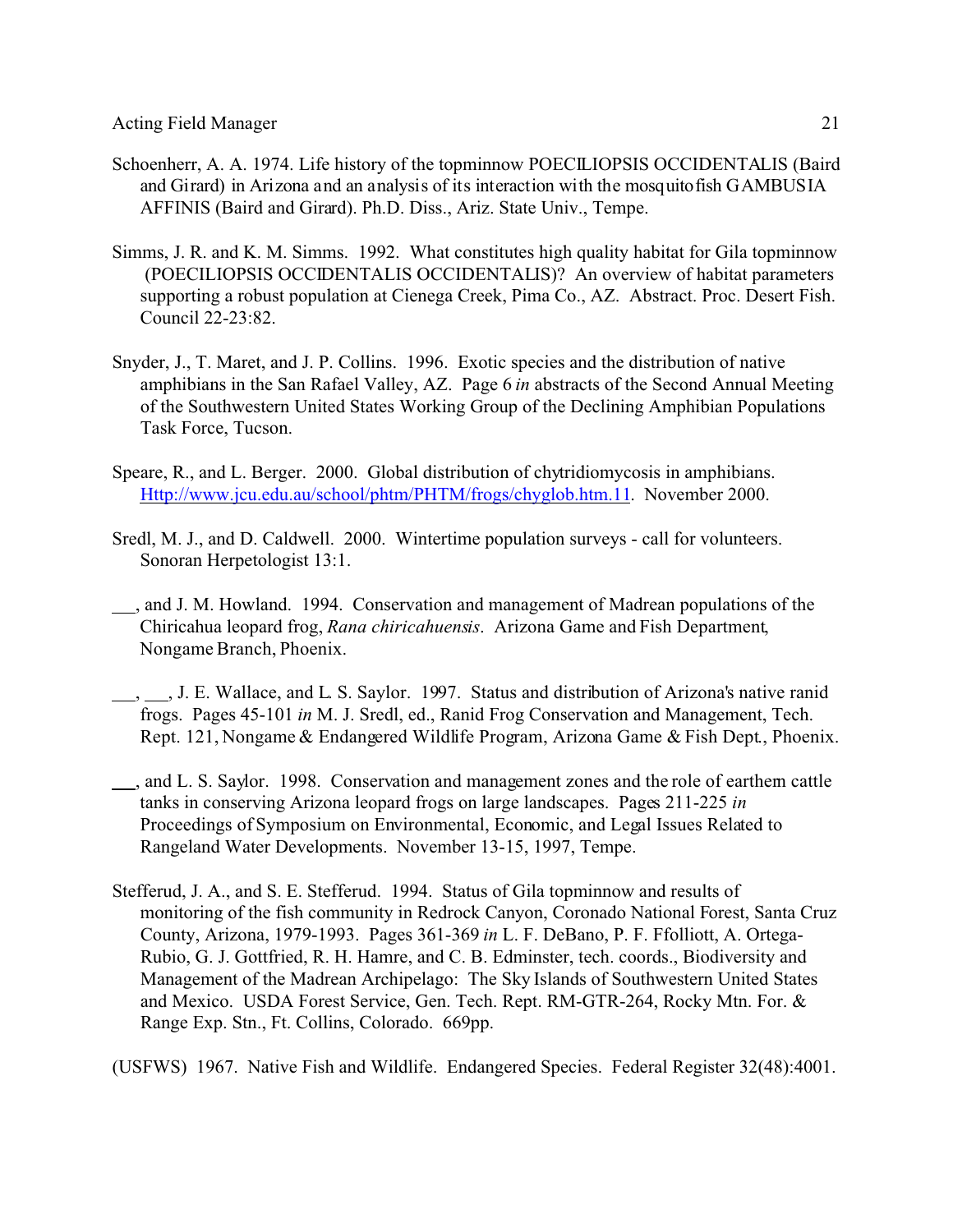. 1984. Sonoran topminnow recovery plan. U.S. Fish and Wildlife Service, Albuquerque, New Mexico. 56pp.

- . 2000. Proposal to list the Chiricahua leopard frog as threatened with a special rule. Federal Register 65(115):37343-37357.
- Weedman, D.A. 1999. Gila topminnow, *Poeciliopsis occidentalis occidentalis*, revised recovery plan. Draft. December 1999. US Fish and Wildlife Service, Phoenix.
- , and K. L. Young. 1997. Status of the Gila topminnow and desert pupfish in Arizona. Ariz. Game and Fish Dept., Nongame and Endangered Wildl. Prog. Tech. Rept. 118, Phoenix. 141pp.